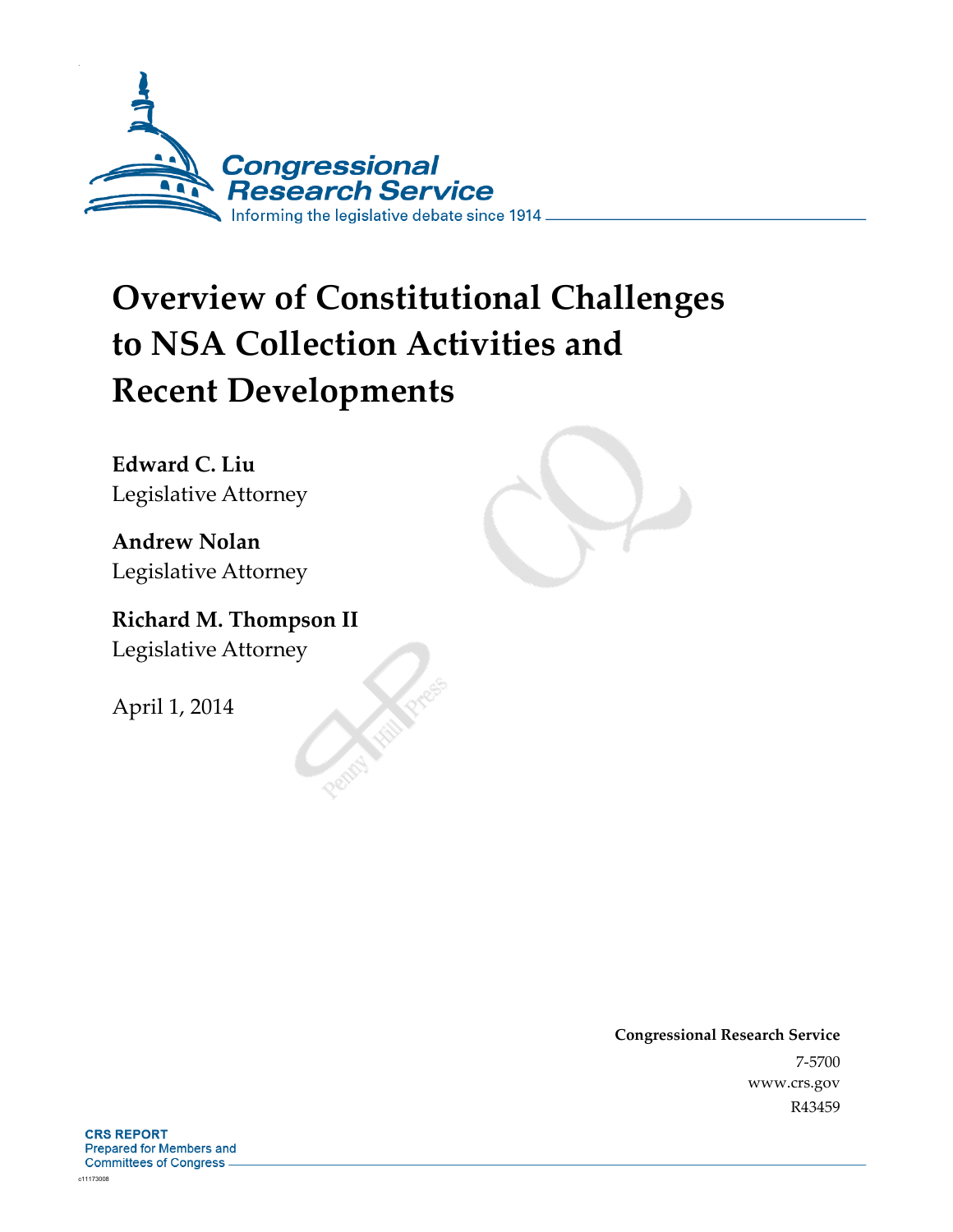## **Summary**

.

Beginning in the summer of 2013, media reports of foreign intelligence activities conducted by the National Security Agency (NSA) have been widely published. The reports have focused on two main NSA collection activities approved by the Foreign Intelligence Surveillance Court (FISC) established under the Foreign Intelligence Surveillance Act (FISA) of 1978. The first is the bulk collection of telephony metadata for domestic and international telephone calls. The second involves the interception of Internet-based communications and is targeted at foreigners who are not within the United States, but may also inadvertently acquire the communications of U.S. persons. As public awareness of these programs grew, questions about the constitutionality of these programs were increasingly raised by Members of Congress and others. This report provides a brief overview of these two programs and the various constitutional challenges that have arisen in judicial forums with respect to each.

A handful of federal courts have addressed the Fourth Amendment issues raised by the NSA telephony metadata program. FISC opinions declassified in the wake of the public's awareness of the NSA telephony metadata program have found that the program does not violate the Fourth Amendment. Similarly, in *ACLU v. Clapper*, the federal District Court for the Southern District of New York held that a constitutional challenge to the telephony metadata program was not likely to be successful on the merits. However, in *Klayman v. Obama*, the federal District Court for the District of the District of Columbia disagreed and held that there is a significant likelihood that a challenge to the constitutionality of the NSA telephony metadata program would be successful.

Constitutional challenges to the NSA's acquisition of Internet communications of overseas targets under FISA have arisen in a number of different contexts. First, such challenges have arisen in both the FISC and the Foreign Intelligence Surveillance Court of Review as part of those courts' roles in approving the parameters of these collection activities. Secondly, constitutional challenges have been brought in traditional federal courts as civil actions by plaintiffs asserting an injury or in criminal proceedings by defendants who have been notified that evidence against them was obtained or derived from collection under Section 702. While the FISA courts have at times curbed the government's ability to engage in surveillance activity to ensure compliance with the Fourth Amendment, other federal courts have not yet reached the merits of any constitutional challenges to these collection activities.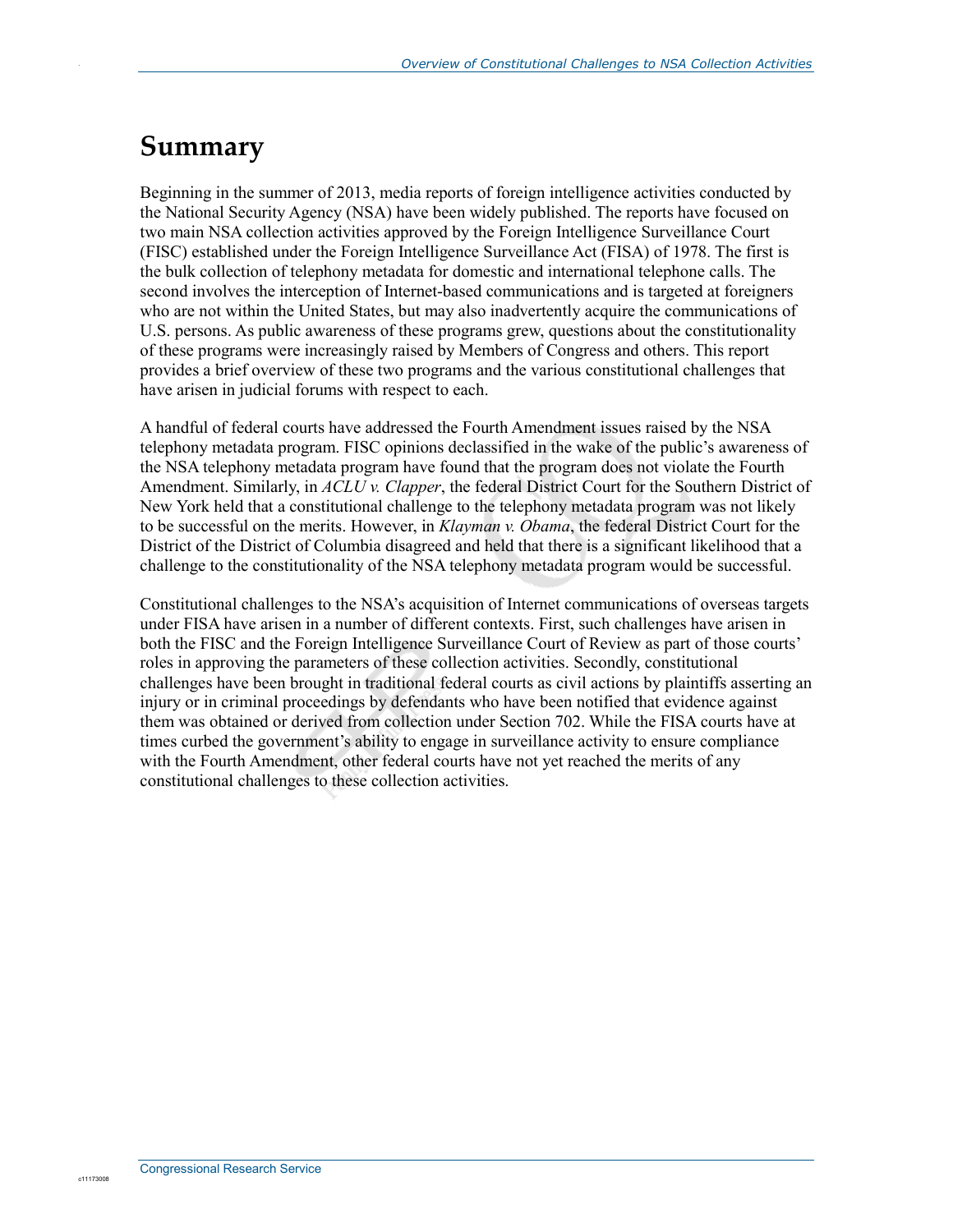# **Contents**

.

| Bulk Collection of Telephony Metadata Under Section 215 of the USA PATRIOT Act 2 |  |
|----------------------------------------------------------------------------------|--|
|                                                                                  |  |
|                                                                                  |  |
|                                                                                  |  |
|                                                                                  |  |
|                                                                                  |  |
|                                                                                  |  |
|                                                                                  |  |
| Constitutional Challenges to Acquisition of Internet Communications  11          |  |
|                                                                                  |  |
|                                                                                  |  |
|                                                                                  |  |
|                                                                                  |  |

### **Contacts**

|--|--|

**Contraction Contraction**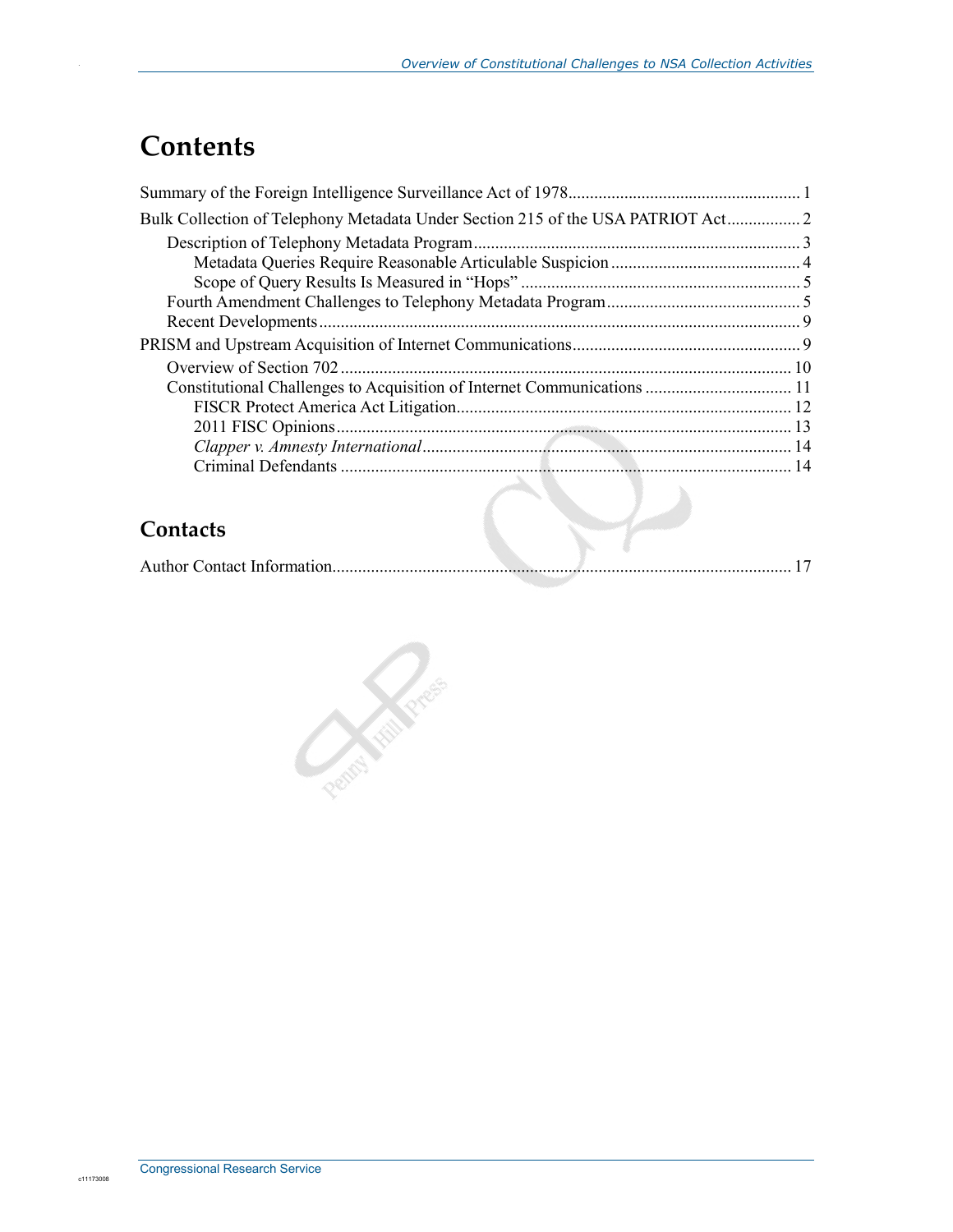eginning in the summer of 2013, media reports of foreign intelligence activities conducted by the National Security Agency (NSA) have been published and are apparently based on unauthorized disclosures of classified information by Edward Snowden, a former NSA Experiming in the summer of 2013, media reports of foreign intelligence activities conducte by the National Security Agency (NSA) have been published and are apparently based or unauthorized disclosures of classified infor auspices of the Foreign Intelligence Surveillance Act (FISA) of  $1978$ .<sup>1</sup> The first is the bulk collection of telephony metadata for domestic and international telephone calls. The second involves the interception of Internet-based communications and is targeted at foreigners who are not within the United States, but may also inadvertently acquire the communications of U.S. persons.

As the public's awareness of these programs has grown, Members of Congress and the public have increasingly voiced concerns about the constitutionality of these programs.<sup>2</sup> This report provides a description of these two programs and the various constitutional challenges that have arisen in judicial forums with respect to each. Although a brief overview of the constitutional arguments and issues raised in the assorted cases is included, a detailed analysis or evaluation of those arguments is beyond the scope of this report.

# **Summary of the Foreign Intelligence Surveillance Act of 1978**

As both programs make use of authorities provided under FISA, this section provides a brief description of that statute to help inform the subsequent discussion. FISA currently provides procedures for the approval of various types of investigative methods: (1) electronic surveillance,<sup>3</sup> (2) physical searches,<sup>4</sup> (3) pen register/trap and trace surveillance,<sup>5</sup> and (4) the use of orders compelling the production of tangible things.<sup>6</sup> The FISA Amendments Act (FAA) of 2008 added additional provisions for the foreign intelligence targeting of non-U.S. persons reasonably believed to be abroad<sup>7</sup> and the targeting of U.S. persons reasonably believed to be located abroad.<sup>8</sup> Although the requirements for each category of investigative tool differ significantly from one another, all make use of the Foreign Intelligence Surveillance Court (FISC), a specialized Article III court established under FISA to review and approve

.

 $6$  *Id.* §1861(b)(1).

 1 50 U.S.C. §1801 *et seq.* 

<sup>2</sup> *See*, *e.g.*, Senators Ron Wyden, Mark Udall, Martin Heinrich, *End the N.S.A. Dragnet, Now*, N.Y. TIMES, November 25, 2013; PRIVACY AND CIVIL LIBERTIES OVERSIGHT BOARD, *Report on the Telephone Records Program Conducted under Section 215 of the USA PATRIOT Act and on the Operations of the Foreign Intelligence Surveillance Court*, at 103-104 (January 23, 2014) available at http://www.pclob.gov [hereinafter "PCLOB Report"]; PRIVACY AND CIVIL LIBERTIES OVERSIGHT BOARD, *Public Hearing Regarding the Surveillance Program Operated Pursuant to Section 702 of the Foreign Intelligence Surveillance Act* (March 19, 2014).

 $3$  50 U.S.C. §1803(a).

 $4$  *Id.*  $$1822(c)$ .

<sup>&</sup>lt;sup>5</sup> *Id.* §1842(a)(1). A pen register is a device which records all outgoing numbers dialed from a particular telephone line. A trap and trace device is akin to a "caller-ID" feature that records the telephone numbers from which incoming calls are being dialed.

<sup>7</sup> *Id.* §1881a.

<sup>&</sup>lt;sup>8</sup> *Id.* §§1881b(a), 1881c(a). U.S. persons are defined in FISA to include U.S. citizens and legal permanent residents, as well as unincorporated associations comprised of a substantial number of U.S. persons and most domestically chartered corporations.  $50$  U.S.C.  $§1801(i)$ .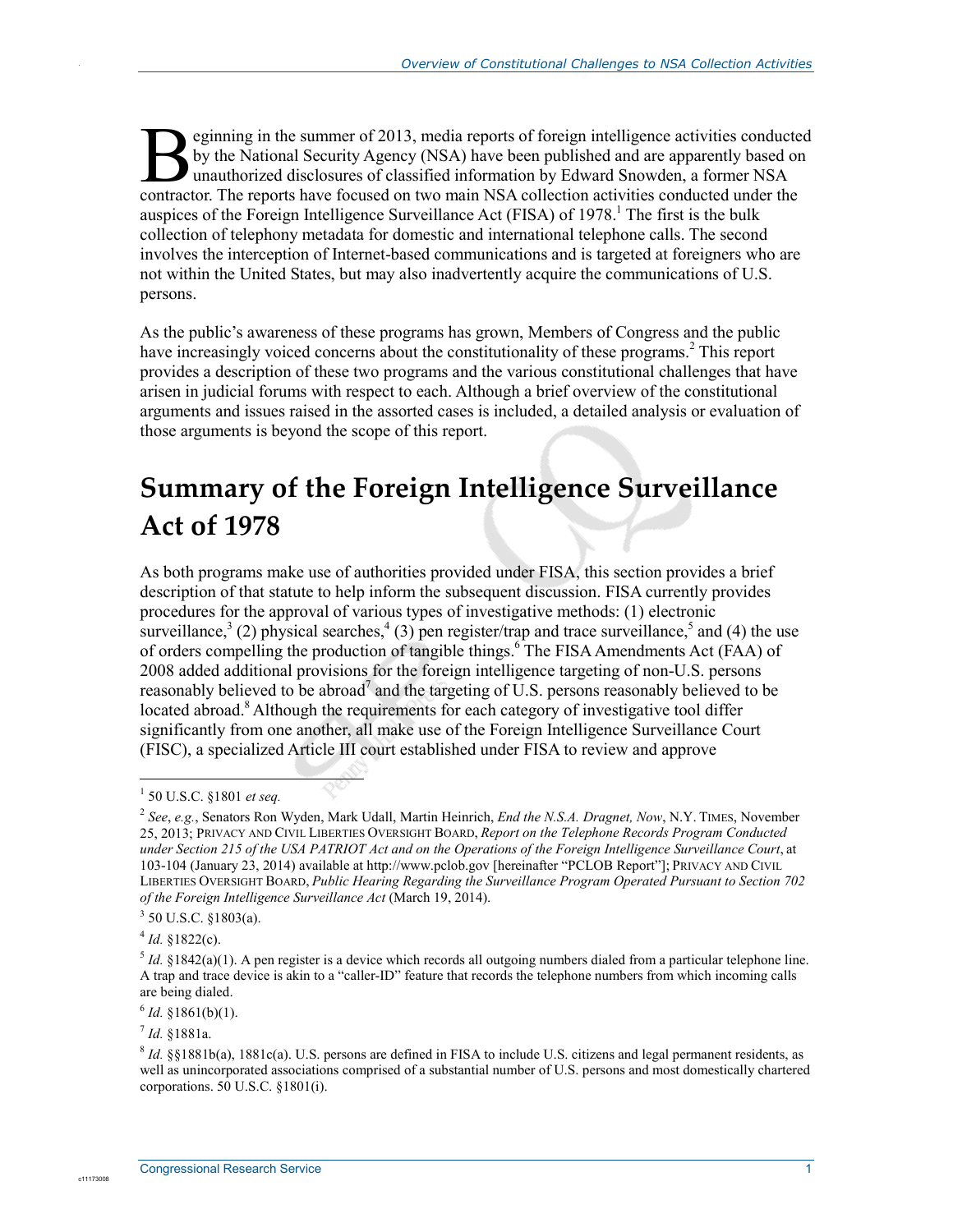governmental applications seeking to use one of the aforementioned authorities.<sup>9</sup> FISA also establishes a Foreign Intelligence Surveillance Court of Review (FISCR) to provide appellate review of decisions made by the FISC.<sup>10</sup>

# **Bulk Collection of Telephony Metadata Under Section 215 of the USA PATRIOT Act**

Following the terrorist attacks of September 11, 2001, the National Security Agency (NSA) began a program in which domestic telephony metadata was collected with the goal of helping to detect and identify individuals who were part of terrorist networks.<sup>11</sup> This program is frequently described as collecting telephony metadata "in bulk" to distinguish it from the narrower collection of metadata pertaining to an identified individual or group of individuals that is commonplace in both law enforcement and national security investigations. Since  $2006$ <sup>12</sup>, the collection of telephony metadata in bulk has been sanctioned by orders of the FISC issued pursuant to Section 215 of the USA PATRIOT Act of 2001.<sup>13</sup> Under Section 215, the FBI may apply to the FISC for an order compelling a person to produce "any tangible thing" if there are reasonable grounds to believe that the things sought are "relevant" to an authorized foreign intelligence, international terrorism, or counter-espionage investigation.<sup>14</sup> An "authorized" investigation" must be conducted under guidelines approved by the Attorney General under Executive Order 12333 and may not be conducted of a United States person solely upon the basis of activities protected by the First Amendment.<sup>15</sup>

Shortly after specific details about the NSA telephony metadata program were published in the media beginning in the summer of 2013, concerns about its constitutionality were quickly raised

 $10$  50 U.S.C. §1803(b).

1

.

 $15$  50 U.S.C. §1861(a)(2).

 $9$  50 U.S.C. §1803(a)(1). The FISC is composed of 11 district court judges selected by the Chief Justice of the Supreme Court.

<sup>&</sup>lt;sup>11</sup> Unclassified Declaration of Frances J. Fleisch, National Security Agency, Schubert v. Obama, No. 07-cv-0693-JSW at ¶ 32 (N.D. Cal. December 20, 2013) available at http://icontherecord.tumblr.com.

<sup>12</sup> *Id.* at ¶ 21.

<sup>&</sup>lt;sup>13</sup> P.L. 107-56, §215, codified as amended at 50 U.S.C. §1861. Section 215 replaced an existing FISA provision that contained a mechanism for the government to compel the production of records from only four types of businesses: (1) common carriers, (2) public accommodation facilities, (3) storage facilities, and (4) vehicle rental facilities. A court order compelling the production of these records was authorized if the FBI presented the FISC with "specific and articulable facts giving reason to believe that the person to whom the records pertain is a foreign power or an agent of a foreign power." 50 U.S.C. §1862 (2001). Originally subject to sunset on December 31, 2005, §215 has been reauthorized six times since it was originally enacted, and is currently set to expire on June 1, 2015. *See*, P.L. 109-160 (extension until February 3, 2006); P.L. 109-177 (extension until December 31, 2009); P.L. 111-118, §1004 (2009) (extension until February 28, 2010); P.L. 111-141 (extension until February 28, 2011); P.L. 112-3 (extension until May 27, 2011); P.L. 112-14 (extension until June 1, 2015).

<sup>&</sup>lt;sup>14</sup> 50 U.S.C. §1861(b)(2)(A). Records are considered presumptively relevant if they pertain to a foreign power or an agent of a foreign power; the activities of a suspected agent of a foreign power who is the subject of such authorized investigation; or an individual in contact with, or known to, a suspected agent of a foreign power who is the subject of such authorized investigation. Additionally, if the records sought are "library circulation records, library patron lists, book sales records, book customer lists, firearms sales records, tax return records, educational records, or medical records containing information that would identify a person," the application must be approved by one of three highranking FBI officers, and cannot be further delegated.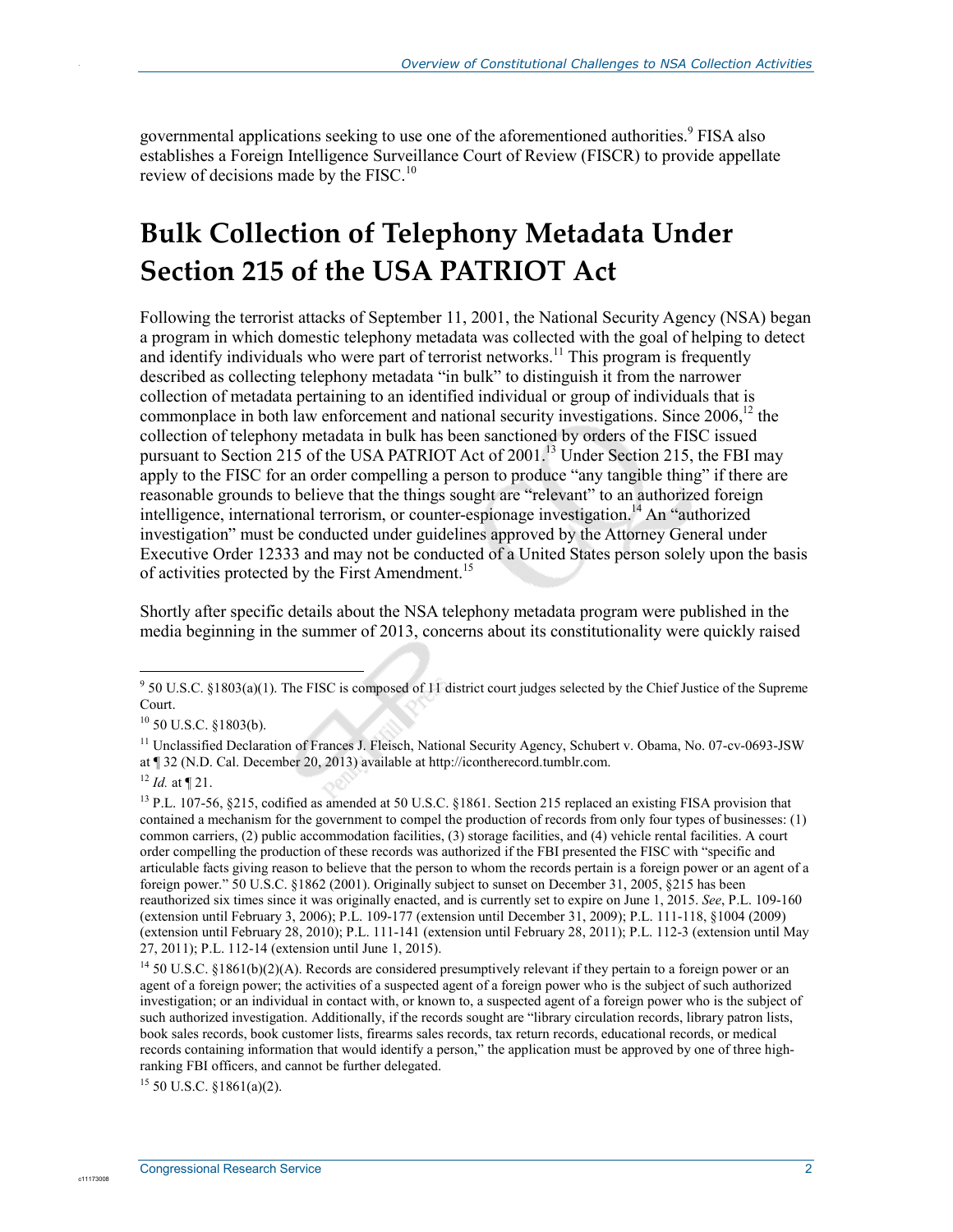by commentators and lawmakers.<sup>16</sup> In particular, it has been argued that the collection of telephony metadata in bulk is an "unreasonable search<sup>[]"</sup> prohibited by the Fourth Amendment.<sup>17</sup> Before discussing these claims, this report will first provide a brief summary of the program's history and current status.

### **Description of Telephony Metadata Program**

Generally, the telephony metadata program has operated by placing few limits on the government's ability to *collect and retain* large amounts of domestic and international telephone records while imposing more stringent restrictions on the government's capacity to *search or make further use* of the collected metadata. These restrictions are not explicitly required by the statutory text of Section 215. Instead, they are delineated as part of the orders the FISC issues pursuant to Section 215.

The program collects "metadata"—a term used in this context to refer to data about a phone call, but not the audio contents of a phone conversation itself.<sup>18</sup> Declassified FISC orders indicate that the data include the number that a call was dialed from; the number that a call was dialed to; and the date, time, and duration of the call.<sup>19</sup> The data do not include cell site location information. Intelligence officials have committed to alerting Members of Congress before collecting that location information, suggesting they currently have the authority to do so.<sup>20</sup>

The operation of this program has been altered significantly since its existence became widely known in June of 2013.<sup>21</sup> Its current state of operations reflects changes to the program that were announced by President Obama on January  $17, 2014$ <sup>22</sup> Although the President directed the Attorney General and the intelligence community to recommend alternatives to the collection and retention of such metadata by the government, the announced changes did not immediately affect the ability of the NSA to collect or retain telephone records under this program. However, the changes did place additional restrictions on the ability to search the dataset as discussed below.

c1117300

1

<sup>16</sup> *See*, Senators Ron Wyden, Mark Udall, Martin Heinrich, *End the N.S.A. Dragnet, Now*, N.Y. TIMES, November 25, 2013; PCLOB Report, *supra* note 2.

<sup>&</sup>lt;sup>17</sup> Jameel Jaffer, Testimony before the Senate Judiciary Committee, July 31, 2013, available at https://www.aclu.org/ files/assets/testimony.sjc\_.073113.final\_.pdf. It has also been argued that the program is not consistent with the requirements of §215. *Id.* Because this report is limited to constitutional challenges, an evaluation of such arguments is beyond the scope of this report.

<sup>&</sup>lt;sup>18</sup> *In re* Application of the FBI for an Order Requiring the Production of Tangible Things from [Redacted], No. BR 14-01, at n.2 (FISA Ct. January 3, 2014).

<sup>19</sup> *Id.*

<sup>&</sup>lt;sup>20</sup> James Clapper, the Office of the Director of National Intelligence, letter to Senator Ron Wyden, July 26, 2013, available at http://www.wyden.senate.gov/news/press-releases/wyden-and-udall-important-surveillance-questionsunanswered

<sup>21</sup> Glenn Greenwald, "NSA collecting phone records of millions of Verizon customers daily," *The Guardian*, June 5, 2013.

<sup>22</sup> President Barack Obama, *Remarks by the President on Review of Signals Intelligence*, January 17, 2014, available at http://www.whitehouse.gov/the-press-office/2014/01/17/remarks-president-review-signals-intelligence [hereinafter "January 17 Remarks"].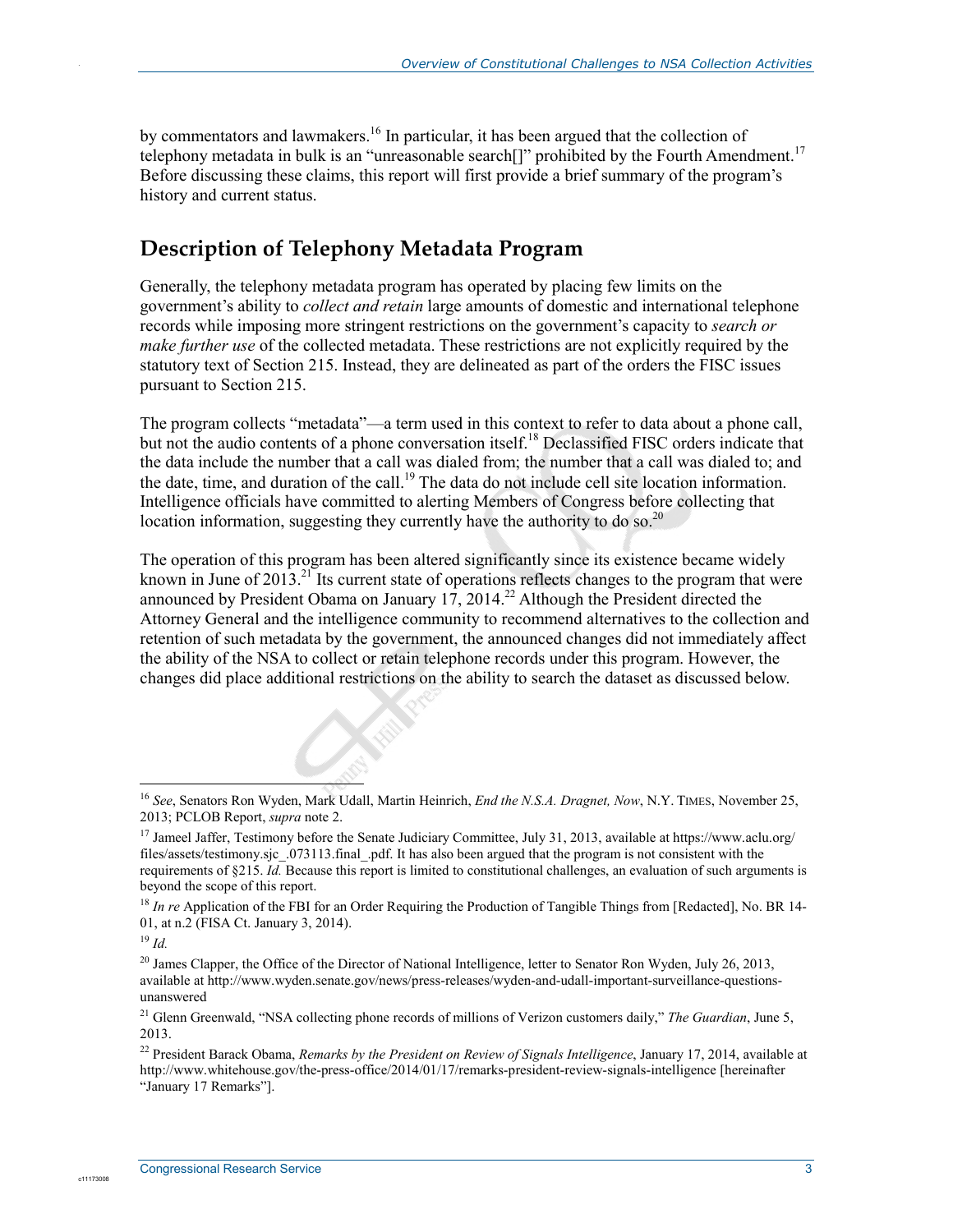#### **Metadata Queries Require Reasonable Articulable Suspicion**

Telephone service providers that are served with orders issued under Section 215 are required to provide the NSA with telephony metadata pertaining to all domestic and international calls made on their networks, on an "ongoing daily" basis.<sup>23</sup> As this data is received by NSA, it is placed in a database referred to as the "Collection Store."<sup>24</sup> The orders require metadata to be deleted no later than five years after they are initially collected.<sup>25</sup>

The FISC orders under which the telephony metadata program has operated have generally permitted searching the database for a particular number only if it can be demonstrated that there are facts giving rise to a reasonable articulable suspicion (RAS) that the telephone number in question, referred to as the "seed," is associated with one of the foreign intelligence targets referenced in the court order.<sup>26</sup> These targets are most commonly described as international terrorist organizations, although those portions of the FISC orders have not been declassified.<sup>27</sup> As used in other contexts, RAS is a less stringent standard than the "probable cause" standard that is required to be satisfied for criminal search warrants or traditional electronic surveillance under  $FISA.<sup>28</sup>$ 

Although the RAS standard appears to have been a constant presence throughout the life of the program, the entity designated as responsible for making the RAS determination has varied over time. For most of the time between 2006 and 2014, a relatively small group of NSA personnel was charged with evaluating whether any particular query was supported by RAS.<sup>29</sup> However, on January 17, 2014, President Obama announced that he was directing the Department of Justice to seek a modification to the program that would require RAS determinations to be approved by the FISC prior to performing a query, except in cases of emergencies.<sup>30</sup> The FISC approved those modifications and assumed the RAS-determination role beginning on February 5, 2014.<sup>31</sup>

.

<sup>25</sup> *Id.* at 14.

<sup>26</sup> *Id.* at 7.

<sup>29</sup> *In re* Application of the FBI for an Order Requiring the Production of Tangible Things from [Redacted], No. BR 14-01, at 7 (FISA Ct. January 3, 2014).

<sup>1</sup> <sup>23</sup> *In re* Application of the FBI for an Order Requiring the Production of Tangible Things from [Redacted], No. BR 14- 01, at 3 (FISA Ct. January 3, 2014). The orders last for 90 days and then must be renewed for the program to continue. *Id.* at 18.

<sup>24</sup> *Id.* at 11.

<sup>27</sup> January 17 Remarks, *supra* note 22 (stating that "metadata that can be queried if and when we have a reasonable suspicion that a particular number is linked to a terrorist organization.").

<sup>28</sup> *See* U.S. v. Banks, 540 U.S. 31, 36 (2003) (forced entry into premises during execution of search warrant is permissible if there are reasonable grounds to expect futility of knocking, or if circumstances support a reasonable suspicion of exigency when the officers arrive at the door). Courts have eschewed using bright line rules to determine whether "reasonable suspicion" is warranted, and have required an examination of the totality of the circumstances instead. *See* U.S. v. Hensley, 469 U.S. 221, 227 (1985) (an informant's detailed statements implicating a third party in a bank robbery were sufficient to provide the reasonable suspicion necessary to justify a law enforcement stop of that third party); Terry v. Ohio, 392 U.S. 1, 27-28 (1968) (police officer's observation of individual repeatedly walking back and forth in front of storefronts and peering inside store windows provided reasonable belief that individuals were armed and about to engage in criminal activity justifying stop and frisk).

<sup>30</sup> January 17 Remarks, *supra* note 22.

<sup>&</sup>lt;sup>31</sup> *In re* Application of the FBI for an Order Requiring the Production of Tangible Things, No. BR 14-01 (FISA Ct. February 5, 2014).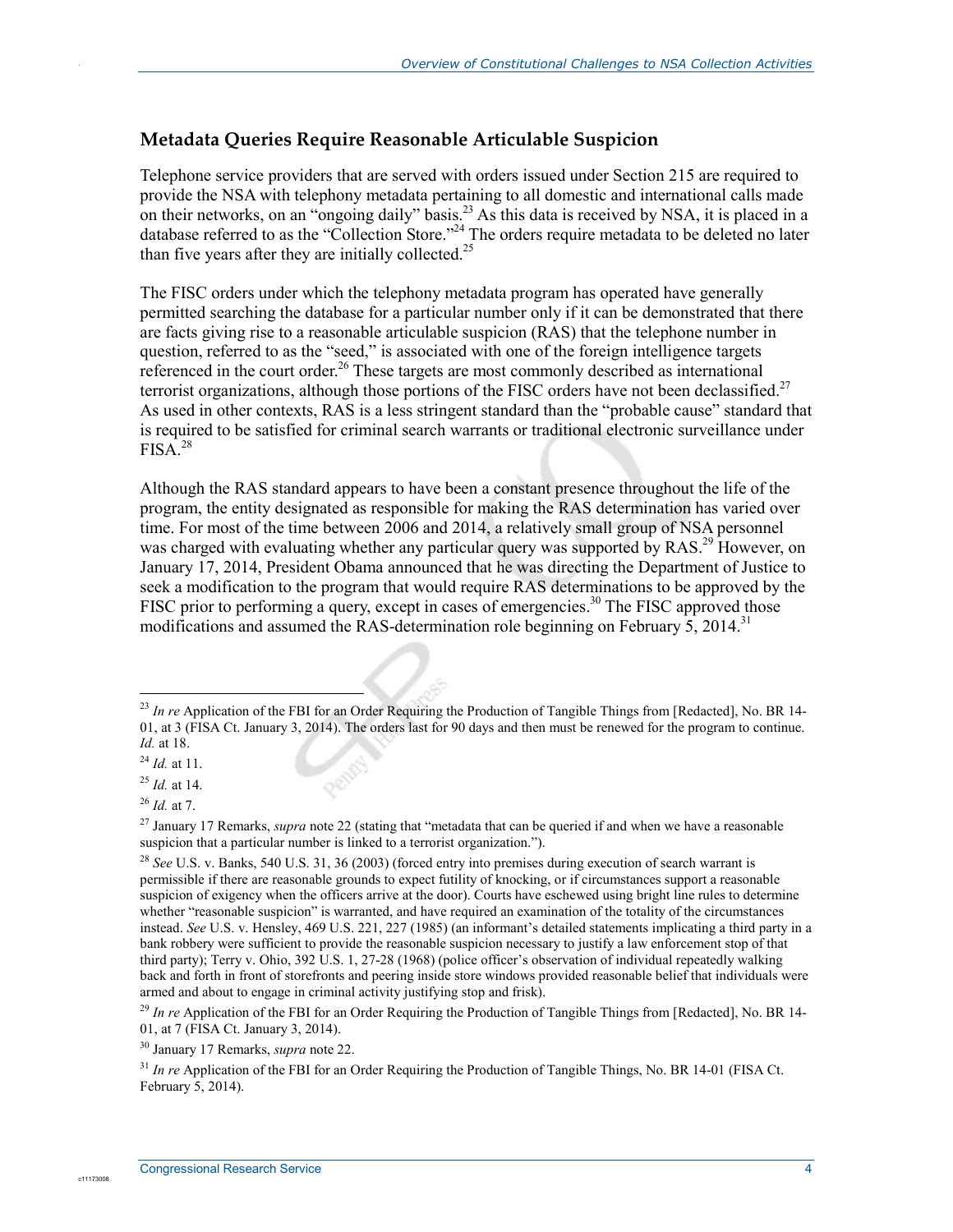This arrangement was not unprecedented. Over the course of approximately six months in 2009, the FISC required RAS determinations to be made by the FISC on a case-by-case basis after instances of NSA non-compliance with the FISC's previous orders were discovered and reported to the FISC by the Department of Justice.<sup>32</sup> This pre-approval requirement was subsequently lifted after the FISC was satisfied that sufficient changes had been made to correct the earlier compliance violations.33

#### **Scope of Query Results Is Measured in "Hops"**

Once a telephone number has been RAS-approved, it may be used as the seed of a query to the Collection Store. The response to such a query will include a list of all telephone numbers in the Collection Store that either called or were called by the seed. These telephone numbers are frequently referred to as representing the first "hop" away from the seed, because they include only telephone numbers with which the seed was in direct contact. However, the response to an RAS-approved query is not necessarily limited to first-hop results. After the program's existence was made public during the summer of 2013, intelligence officials stated that responses to queries could include telephone numbers up to three hops away from the initial seed.<sup>34</sup> However, since the President's announcement on January 17, 2014, query results are limited to those telephone numbers that are within two hops of the initial seed.<sup>35</sup> All of the results that are returned from a query of the Collection Store are placed in a second database known as the "Corporate Store."<sup>36</sup> The FISC orders currently in effect do not require queries of the Corporate Store to satisfy the RAS standard.<sup>37</sup>

#### **Fourth Amendment Challenges to Telephony Metadata Program**

Upon public revelation of the NSA's bulk telephony metadata program, several lawsuits were filed in federal district courts challenging the constitutionality of this program under the Fourth Amendment's prohibition against unreasonable searches and seizures. In addition to publicly released FISC rulings on this issue,<sup>38</sup> the two courts to have reached the merits of this Fourth Amendment question—the District Court for the Southern District of New York (S.D.N.Y.) in *American Civil Liberties Union v. Clapper* and the District Court for the District of Columbia in *Klayman v. Obama*—split on whether the bulk collection of telephone records constitutes a Fourth Amendment search.<sup>39</sup> At bottom, these courts disagreed about the applicability of the 1979

c1117300

1

<sup>32</sup> *In re* Production of Tangible Things from [Redacted], No. BR 08-13, at 18-19 (FISA Ct. March 5, 2009).

<sup>33</sup> *In re* Application of the FBI for an Order Requiring the Production of Tangible Things from [Redacted], No. BR 09- 13, at 6-7 (September 3, 2009).

<sup>&</sup>lt;sup>34</sup> PCLOB Report, *supra* note 2, at 31 (citing Declaration of Teresa H. Shea, Signals Intelligence Director, NSA, ACLU v. Clapper, No. 13-3994 at ¶ 24 (S.D.N.Y. Oct 1, 2013)); *see also In re* Application of the FBI for an Order Requiring the Production of Tangible Things, No. BR 14-01 at 3 (FISA Ct. February 5, 2014).

<sup>35</sup> January 17 Remarks, *supra* note 22.

<sup>36</sup> *In re* Application of the FBI for an Order Requiring the Production of Tangible Things from [Redacted], No. BR 14- 01, at 11 (FISA Ct. January 3, 2014).

<sup>37</sup> *Id.*

<sup>38</sup> *In re* Application of the FBI for an Order Requiring the Production of Tangible Things from [Redacted], No. BR 13- 109 (FISA Ct. August 29, 2013), *available at* http://www.uscourts.gov/uscourts/courts/fisc/br13-09-primary-order.pdf; *In re* Application of the FBI for an Order Requiring the Production of Tangible Things from [Redacted], No. BR 13- 158 (FISA Ct. October 18, 2013).

<sup>39</sup> ACLU v. Clapper, 959 F. Supp. 2d 724 (S.D.N.Y. 2013); Klayman v. Obama, No. 13-0881, 2013 WL 6598728 (continued...)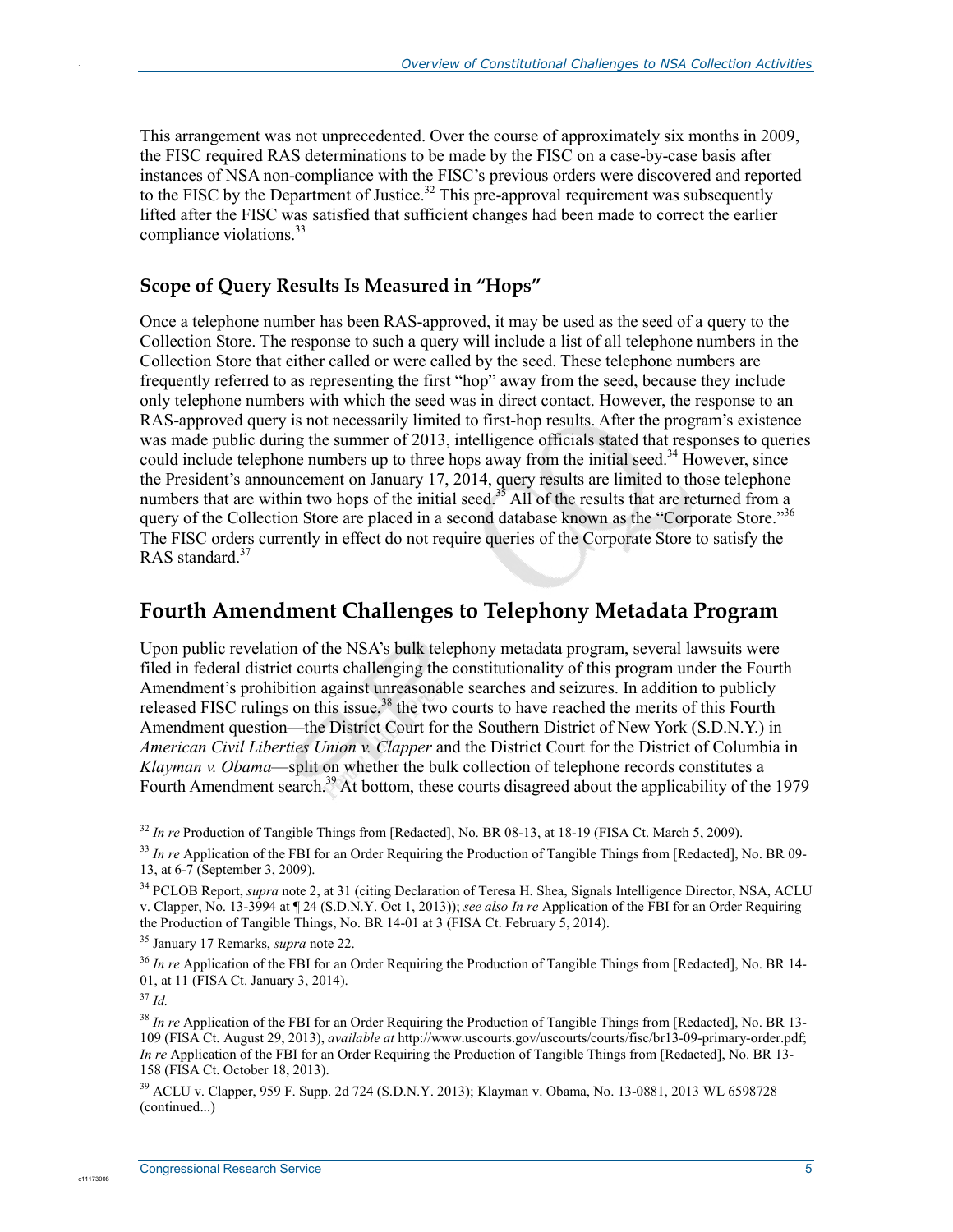case *Smith v. Maryland* to the current case and the persuasiveness of more recent Supreme Court discussions about the effect of new technologies and prolonged government surveillance on the privacy interests of Americans.<sup>40</sup>

The Fourth Amendment provides that the "right of the people to be secure in their persons, houses, papers, and effects, against unreasonable searches and seizures, shall not be violated[.]<sup>741</sup> Central to the Fourth Amendment is determining whether the government has engaged in a "search," which occurs "when the government violates a subjective expectation of privacy that society recognizes as reasonable.<sup>"42</sup> *Smith v. Maryland* was the starting point for the FISC and the two district courts in determining whether accessing a telephone customer's phone records is a Fourth Amendment search.

In *Smith*, upon police request, the telephone company installed a pen register at its main office to determine whether Smith had called the victim of a recent robbery.<sup>43</sup> A pen register is simply a device for recording the outgoing numbers dialed from a telephone and does not record the content of the call.<sup>44</sup> The police had neither a warrant nor court order for installing this device. In a 5-3 decision, the Supreme Court held that Smith had no reasonable expectation of privacy in the telephone numbers he dialed, and, therefore, the installation of the pen register was not a Fourth Amendment search.<sup>45</sup> The Court grounded its holding in the proposition that "a person has no legitimate expectation of privacy in information he voluntarily turns over to third parties."<sup>46</sup> Because Smith "voluntarily conveyed" the numbers he dialed to the company, he should have understood that the company would record that information as a matter of course.<sup>47</sup> This theory that individuals lose privacy protections when they share information with a third party (whether a private entity or the government) or where information is generated as part of a communication or transaction with a third party, has come to be known as "third-party doctrine."48 Its application pre-dates *Smith* to a line of cases holding that the Fourth Amendment does not protect individuals from statements made to another person, even if that person turns out to be a government agent or is equipped with an electronic listening device.<sup>49</sup> In *Hoffa v. United States*, for example, the Court observed that the Fourth Amendment did not require the suppression of incriminating statements made by the defendant to a government informant while in a private hotel room.<sup>50</sup> In addition to these undercover agent cases, the third-party doctrine has been applied in various other instances

 $\overline{a}$ 

.

<sup>(...</sup>continued)

<sup>(</sup>D.D.C. December 16, 2013). Neither the S.D.N.Y. nor D.D.C. courts addressed whether the metadata program exceeded the *statutory* authority granted by section 215's "any tangible things" provision, as both courts found that Congress impliedly precluded claims brought by third parties who may have been the subject of surveillance, but instead granted this right solely to the recipients of these orders*, i.e.*, the telephone service providers. *Clapper*, 959 F. Supp. 2d at 742; *Klayman*, 2013 WL 6598728, at \*9.

<sup>40</sup> Smith v. Maryland, 442 U.S. 735 (1979); *see generally* United States v. Jones, 132 S. Ct. 945 (2012).

<sup>41</sup> U.S. CONST. amend IV.

<sup>42</sup> Kyllo v. United States, 533 U.S. 27, 32-33 (2001).

<sup>43</sup> *Smith*, 442 U.S. at 737.

<sup>44</sup> *See* 18 U.S.C. §3127(3).

<sup>45</sup> *Smith*, 442 U.S. 745-46.

<sup>46</sup> *Id.* at 743-44.

<sup>47</sup> *Id.* at 744.

<sup>48</sup> United States v. Jones, 908 F. Supp. 2d 203, 211 (D.D.C. 2012).

<sup>49</sup> *See, e.g.*, On Lee v. United States, 343 U.S. 747, 748 (1952); Lopez v. United States, 373 U.S. 427, 430 (1963).

<sup>50</sup> Hoffa v. United States, 385 U.S. 293, 302 (1966).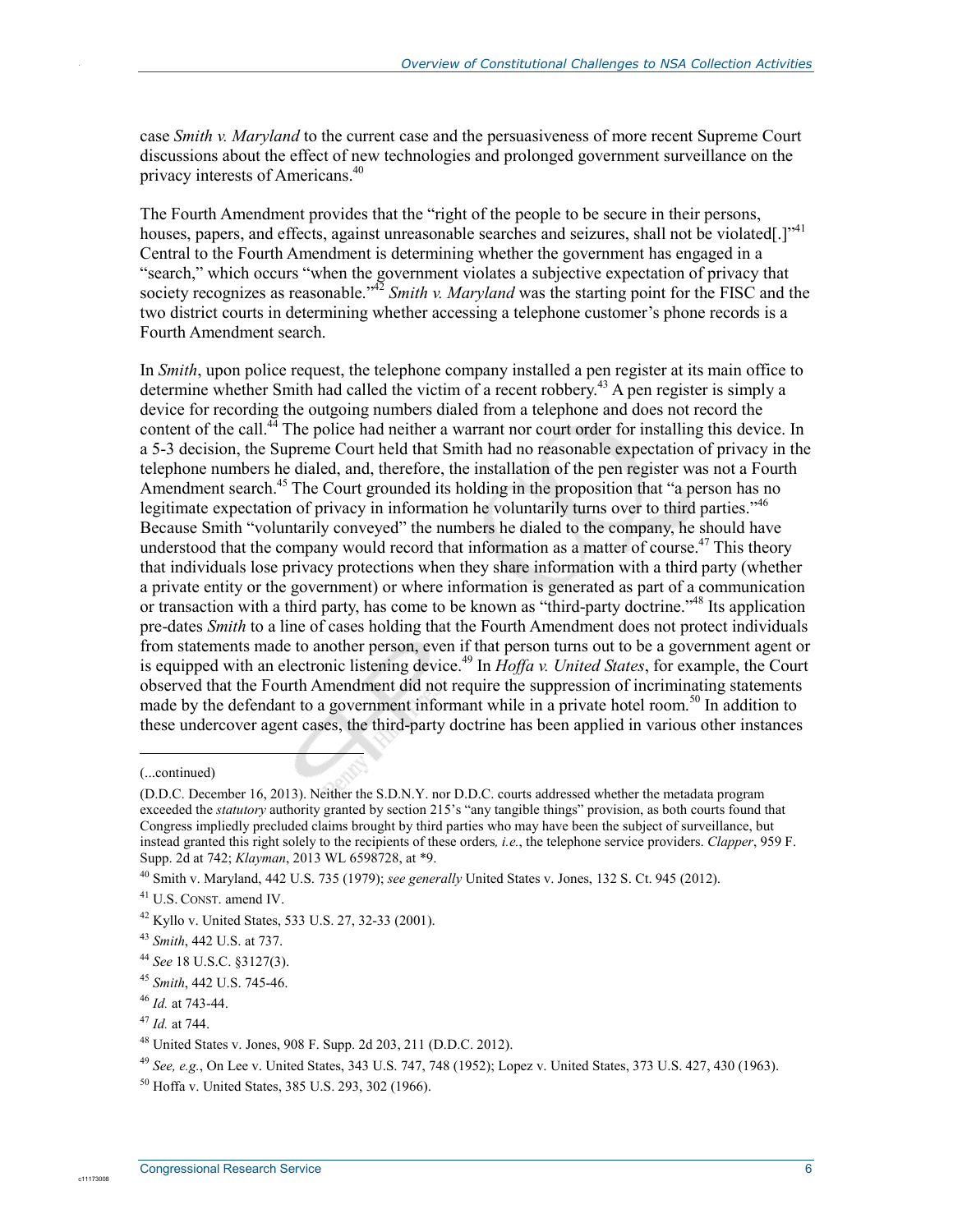of government requests for transactional records from private companies.<sup>51</sup> This theory has been applied to non-content data, such as the to/from address line in an email,<sup>52</sup> but not to the content of communications, for example, the body of an email. $^{53}$ 

Before the courts issued their rulings in *ACLU v. Clapper* and *Klayman*, the FISC was the first court to analyze the NSA's bulk metadata collection program under the Fourth Amendment. In conducting its review of one of the government's applications under Section 215, the FISC held that the Fourth Amendment provided no impediment to the proposed collection as *Smith* "squarely controlled" the "production of telephone service provider metadata."<sup>54</sup> Noting that Fourth Amendment interests are analyzed on an individual, and not group, basis, the FISC explained that "where one individual does not have a Fourth Amendment interest, grouping together a large number of similarly-situated individuals cannot result in a Fourth Amendment interest springing into existence *ex nihilo*."55

In *ACLU v. Clapper*, Judge Pauley of the S.D.N.Y. agreed with the FISC that a constitutional analysis of Section 215 was controlled by *Smith*, that the collection of bulk records was not a search, and thus the NSA's metadata collection program did not violate the Fourth Amendment.<sup>56</sup> Like the FISC, Judge Pauley reasoned that the "collection of breathtaking amounts of information unprotected by the Fourth Amendment does not transform that sweep into a Fourth Amendment search."<sup>57</sup> In its brief, the ACLU had argued that the bulk metadata collection amounted to the same type of privacy intrusion that led five Justices of the Supreme Court in *United States v.*  Jones to suggest that long term location monitoring is a Fourth Amendment search.<sup>58</sup> Judge Pauley rejected this argument, asserting that lower courts are bound to apply *Smith* unless it has been explicitly overruled by the Supreme Court itself.<sup>59</sup>

In *Klayman*, Judge Leon from the D.C. District Court, however, was more receptive to the argument that the aggregation of telephone records can result in a Fourth Amendment search.<sup>60</sup> Judge Leon found that the bulk telephony metadata program was "so different from the simple pen register that *Smith* is of little value" in assessing whether the program resulted in a search.<sup>61</sup> Instead, the D.C. District Court judge found more persuasive the so-called mosaic theory expounded by the Supreme Court in two separate opinions in *United States v. Jones*.<sup>62</sup> In *Jones*,

1

.

<sup>51</sup> *See, e.g.*, Miller v. United States, 425 U.S. 435 (1976) (bank records); United States v. Starkweather, 972 F.2d 1347  $(9<sup>th</sup> Cir. 1992)$  (utility records).

 $52$  United States v. Forrester, 512 F.3d 500, 511 (9<sup>th</sup> Cir. 2007).

 $53$  United States v. Warshak, 631 F.3d 266 (10<sup>th</sup> Cir. 2010).

<sup>54</sup> *In re* Application of the Fed. Bureau of Investigation for an Order Requiring the Production of Tangible Things from [Redacted], No. BR 13-109, at 6 (FISA Ct. 2013), *available at* http://www.uscourts.gov/uscourts/courts/fisc/br13-09 primary-order.pdf.

<sup>55</sup> *Id.* at 9.

<sup>56</sup> ACLU v. Clapper, 959 F. Supp. 2d at 752.

<sup>57</sup> *Id.* 

<sup>&</sup>lt;sup>58</sup> Plaintiff's Memorandum of Law in Opposition to Defendant's Motion to Dismiss at 27-28, ACLU v. Clapper, No. 1:13-cv-03994 (S.D.N.Y. October 1, 2013), *available at* https://www.aclu.org/files/assets/

<sup>60.</sup> pls. memo\_of\_law\_in\_opp. to\_defs.\_mot.\_to\_dismiss\_2013.10.01.pdf.

<sup>59</sup> ACLU v. Clapper, 959 F. Supp. 2d at 752.

<sup>60</sup> *Klayman*, 2013 WL 6598728, at \*18.

 $^{61}$  *Id.* at \*19.

 $62$  United States v. Jones, 132 S.Ct. 945 (2012).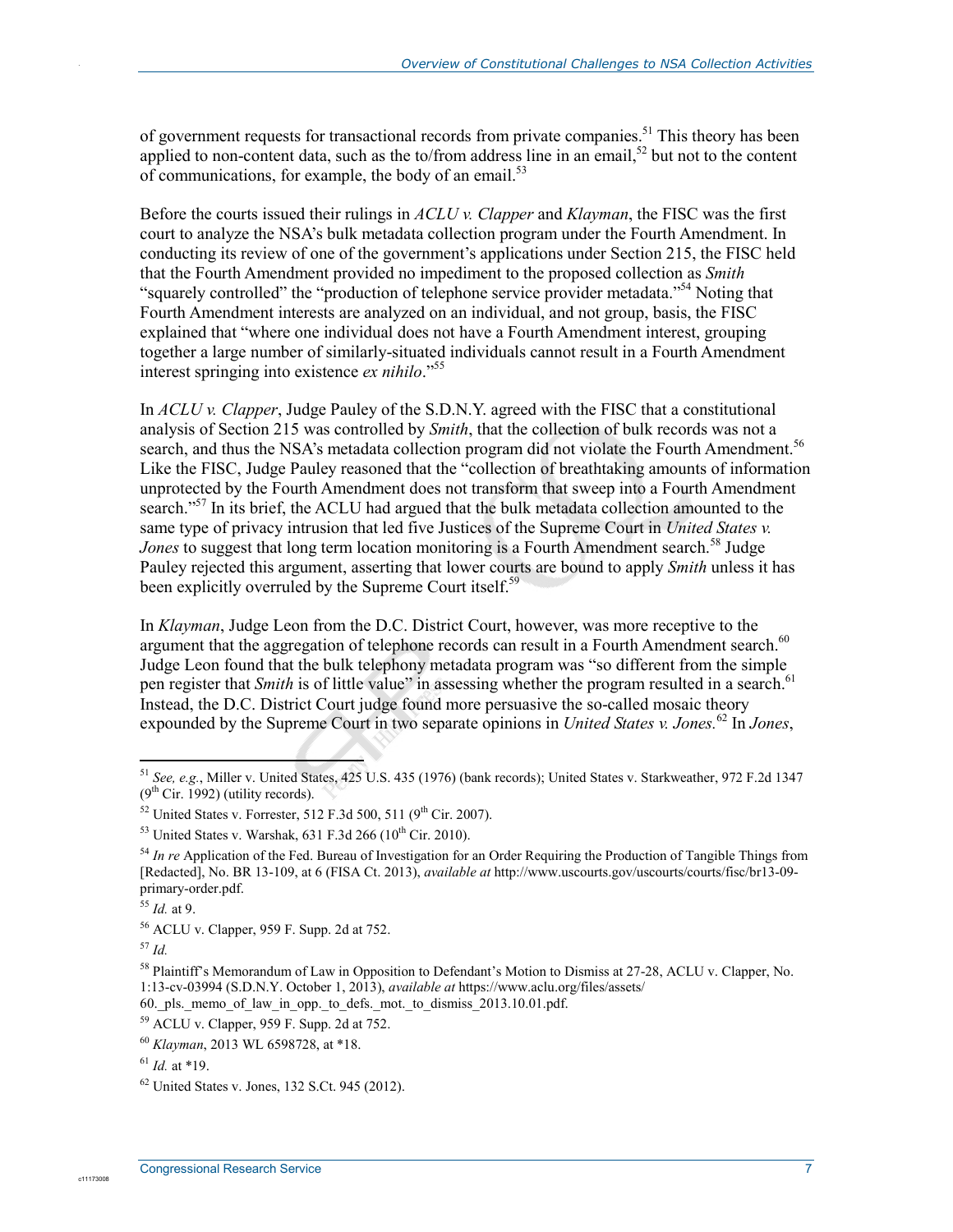the majority held that the physical attachment of a GPS device to an individual's car and the subsequent monitoring of information collected by that device was a Fourth Amendment search.<sup>63</sup> In two separate concurring opinions, five justices opined that although short term government monitoring may not exceed a person's expectation of privacy, longer term monitoring may do so, as aggregating information about a person can reflect a "wealth of detail," or mosaic, about his "familial, political, professional, religious, and sexual associations."64 Acknowledging that "what metadata *is* has not changed over time," Judge Leon found that quantity of information collected and what that information can tell the government about people's lives required the court to look beyond *Smith* for its Fourth Amendment analysis.<sup>65</sup> Finding that this aggregation invaded a person's reasonable expectation of privacy, the court held that a Fourth Amendment search had occurred.

Finding that this metadata collection was a search, Judge Leon of the D.C. District Court then assessed whether that search was "reasonable" under the Fourth Amendment.<sup>66</sup> Noting that searches must generally be accompanied by a warrant based upon probable cause, the court assessed whether the "special needs" exception to the warrant requirement might apply to the bulk metadata program, because, again, collection under Section 215 requires neither a warrant nor probable cause. The special needs exception applies "when special needs, beyond the normal need for law enforcement, make the warrant requirement and probable-cause requirement impracticable."67 Some examples of special needs cases include suspicionless drug testing of high school students<sup>68</sup> and railroad personnel,<sup>69</sup> automobile checkpoints for illegal immigrants<sup>70</sup> and drunk drivers,<sup>71</sup> and the search of airplane,<sup>72</sup> subway,<sup>73</sup> and train passengers' carry-on bags.<sup>74</sup> In each, the government's interest went beyond a general interest in law enforcement to broader governmental needs. Even where the government can claim a special need beyond ordinary law enforcement interests, a reviewing court must balance the privacy interests of the individual with the government's interest to determine whether a warrant or individualized suspicion is required.<sup>75</sup> In making this determination, a court must consider (1) "the nature of the privacy interest upon which the search [] at issue intrudes"; (2) "the character of the intrusion that is complained of"; and (3) "the nature and immediacy of the governmental concern, ... and the efficacy of this means for meeting it."<sup>76</sup> Judge Leon accepted that the plaintiffs had significant privacy interests in the aggregation of their telephone data and that the government's interest in identifying unknown terrorists was of the "highest order."77 Turning to the efficacy of the

1

c11173008

<sup>63</sup> *Id.* at 949.

<sup>64</sup> *Id.* at 955 (Sotomayor, J., concurring); *Id.* at 964 (Alito, J. concurring).

<sup>65</sup> *Klayman*, 2013 WL 6598728, at \*21

<sup>66</sup> *Id.* at \*22.

 $67$  Vernonia Sch. Dist. 47J v. Acton, 515 U.S 646, 653 (1995) (quoting Griffin v. Wisconsin, 483 U.S. 868, 873 (1987)).

<sup>68</sup> *Id.* at 664-665.

<sup>69</sup> Skinner v. Railway Labor Executives' Assoc., 489 U.S. 602, 633 (1989).

<sup>70</sup> United States v. Martinez-Fuerte, 428 U.S. 543, 556-57 (1976).

 $71$  Mich. Dep't of State Police v. Sitz, 496 U.S. 444, 455 (1990).

<sup>72</sup> United States v. Edwards, 498 F. 2d 496, 500 (2d Cir. 1974).

<sup>73</sup> MacWade v. Kelly, 460 F.3d 260, 275 (2d. Cir. 2006).

<sup>74</sup> Cassidy v. Chertoff, 471 F.3d 67, 87 (2d. Cir. 2006) (Sotomayor, J.).

<sup>&</sup>lt;sup>75</sup> Nat'l Treasury Employees Union v. Von Raab, 489 U.S. 656, 664-66 (1989).

<sup>76</sup> *Vernonia Sch. Dist. 47J*, 515 U.S at 656-60.

<sup>77</sup> *Klayman*, 2013 WL 6598728, at \*23.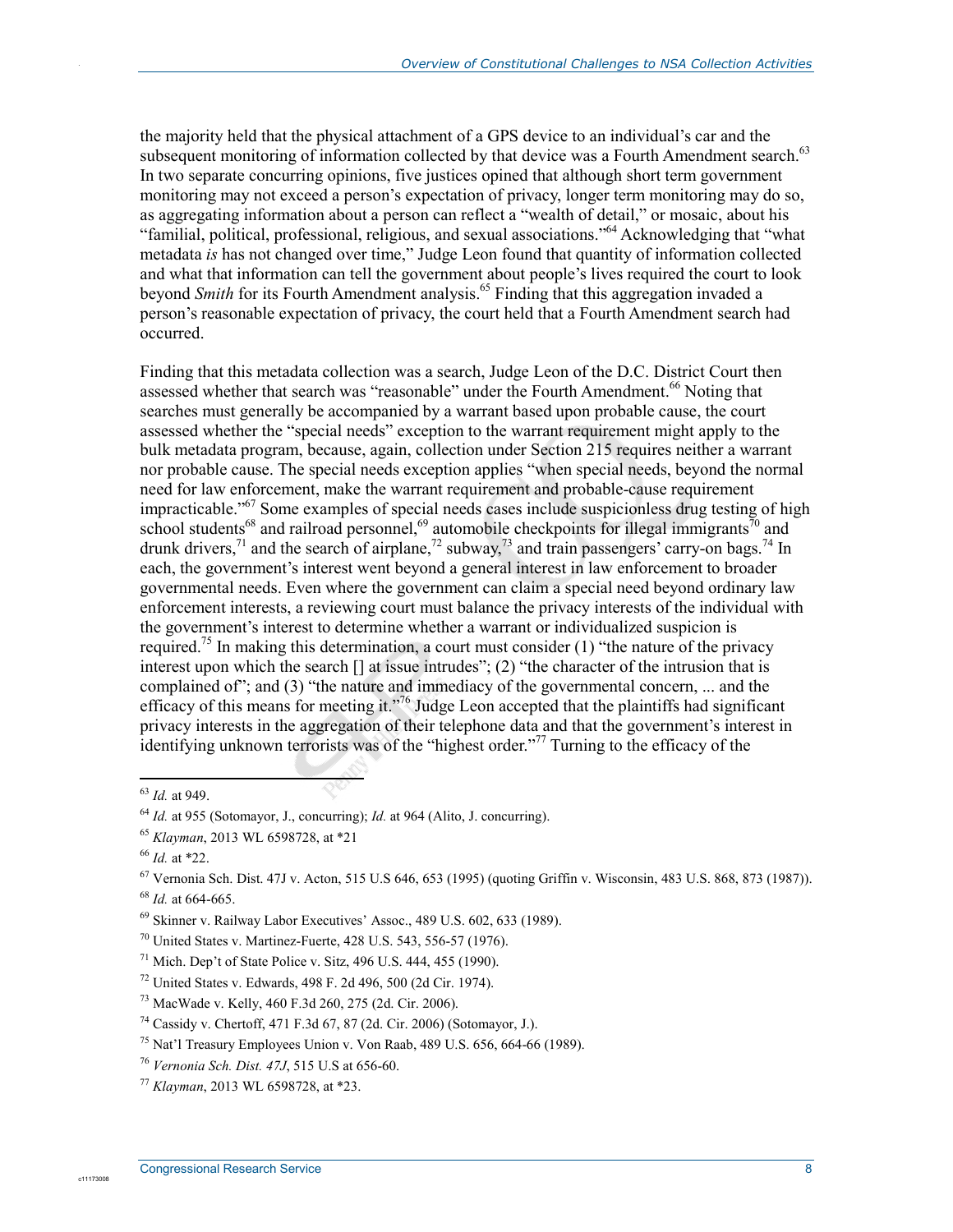program, the court questioned whether the program has "actually stopped an imminent attack, or otherwise aided the Government in achieving any objective that was time sensitive in nature."78 Doubting the metadata program has significantly aided the government in conducting timesensitive terrorism investigations, and in light of the serious privacy intrusions found, the court concluded that the bulk metadata program was unreasonable under the Fourth Amendment.<sup>79</sup>

Both *Klayman* and *Clapper* have been appealed to their respective courts of appeals. However, as discussed below, recent developments in the metadata program may alter future Fourth Amendment analyses of similar foreign intelligence gathering practices.

### **Recent Developments**

A substantial number of bills have been introduced in the  $113<sup>th</sup>$  Congress that would address in various ways the scope of requests for business records under Section 215 of the USA PATRIOT ACT of 2001.<sup>80</sup> Additionally, recent media reports indicate that the Administration is considering proposing further changes under which telephone companies would not provide any telephone call records to the NSA until an RAS determination had been approved by the FISC.<sup>81</sup> On March 25, 2014, the chairman and ranking member of the House Permanent Select Committee on Intelligence introduced the FISA Transparency and Modernization Act, H.R. 4291, which would prohibit bulk collection of telephone, electronic communication, and certain other business records under FISA,<sup>82</sup> but would create a new mechanism for the Attorney General and DNI to obtain telephone call records from providers after making an RAS determination subject to *posthoc* judicial review.<sup>83</sup>

# **PRISM and Upstream Acquisition of Internet Communications**

Contemporaneously with the origination of the telephony metadata program in 2001, the NSA also began acquiring Internet-based communications of overseas targets without the use of a traditional law enforcement warrant or an electronic surveillance order under Title I of FISA.<sup>84</sup>

<u>.</u>

c1117300

<sup>78</sup> *Id.* at \*24.

<sup>79</sup> *Id.* 

<sup>80</sup> *See*, *e.g.*, S. 1182; H.R. 2684; S. 1551; S. 1599; H.R. 3361; S. 1631 (reported favorably by the Senate Select Committee on Intelligence). This is not a comprehensive list of bills proposed in the  $113<sup>th</sup>$  Congress that may have an effect on the telephony metadata program.

<sup>&</sup>lt;sup>81</sup> Ellen Nakashima, White House pushes Congress to quickly pass changes to NSA surveillance program, WASH. POST, March 27, 2014; THE WHITE HOUSE, FACT SHEET: The Administration's Proposal for Ending the Section 215 Bulk Telephony Metadata Program, March 27, 2014, available at http://www.whitehouse.gov/the-press-office/2014/03/27/ fact-sheet-administration-s-proposal-ending-section-215-bulk-telephony-m.

<sup>82</sup> H.R. 4291, §§2-4.

<sup>83</sup> H.R. 4291, §11 (adding new FISA §503).

<sup>84</sup> Unclassified Declaration of Frances J. Fleisch, National Security Agency, Schubert v. Obama, No. 07-cv-0693-JSW at ¶ 32 (N.D. Cal. December 20, 2013) available at http://icontherecord.tumblr.com.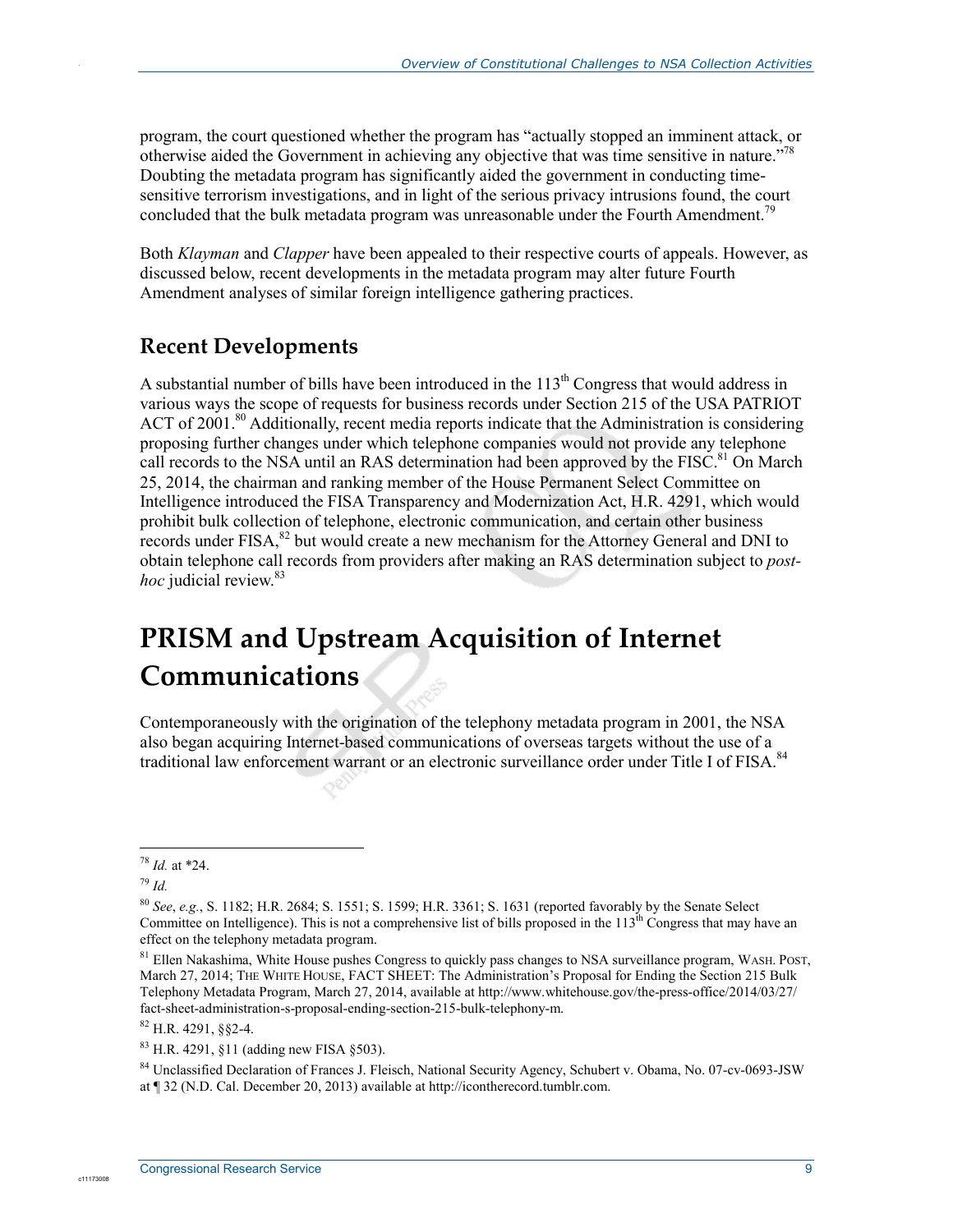Ultimately, new statutory authority for this type of acquisition was provided, at first, temporarily under the Protect America Act (PAA) of 2007;<sup>85</sup> and on a longer term basis by the FAA.<sup>86</sup>

According to a partially declassified 2011 opinion from the FISC, NSA collected 250 million Internet communications per year under this program.<sup>87</sup> Of these communications, 91% were acquired "directly from Internet Service Providers," referred to as "PRISM collection."<sup>88</sup> The other 9% were acquired through what NSA calls "upstream collection," meaning acquisition while Internet traffic is in transit from one unspecified location to another.<sup>89</sup> NSA also has two methods for collecting information about a specific target: "to/from" communications collection, in which the target is the sender or receiver of the Internet communications; and "about" communications collection, in which the target is only mentioned in communications between non-targets.<sup>90</sup> The Obama Administration also acknowledged to the FISC that technical limitations in the "upstream" collection result in the collection of some communications that are unrelated to the target or that may take place entirely between persons located in the United States. $91$ 

The PRISM and upstream collections differ from the telephony metadata program in two key respects. First, the PRISM and upstream collections acquire the contents of those communications. Second, as this program targets the "to/from" and "about" communications of foreigners who are abroad, the collection of Internet-based communications may be considered by some to be more discriminating than the bulk collection of telephony metadata.

#### **Overview of Section 702**

Section 702 of FISA, as added by the FAA, permits the Attorney General (AG) and the DNI to jointly authorize targeting of non-U.S. persons reasonably believed to be located outside the United States.<sup>92</sup> Once authorized, such acquisitions may last for periods of up to one year. Under Subsection 702(b) of FISA, such an acquisition is also subject to several limitations. Specifically, an acquisition

- may not intentionally target any person known at the time of acquisition to be located in the United States;
- may not intentionally target a person reasonably believed to be located outside the United States if the purpose of such acquisition is to target a particular, known person reasonably believed to be in the United States;
- may not intentionally target a U.S. person reasonably believed to be located outside the United States;

1

c11173008

<sup>85</sup> P.L. 110-55.

 $86$  P.L. 110-261.

<sup>87</sup> Foreign Intelligence Surveillance Court Memorandum Opinion, at 29 (FISA Ct. October 3, 2011) (Bates, J.).

<sup>88</sup> *Id.* at 29-30.

<sup>89</sup> *Id*. at n.24.

<sup>90</sup> *Id*., at 15.

<sup>91</sup> *Id.* at 5, 29-33.

<sup>92 50</sup> U.S.C. §1881a.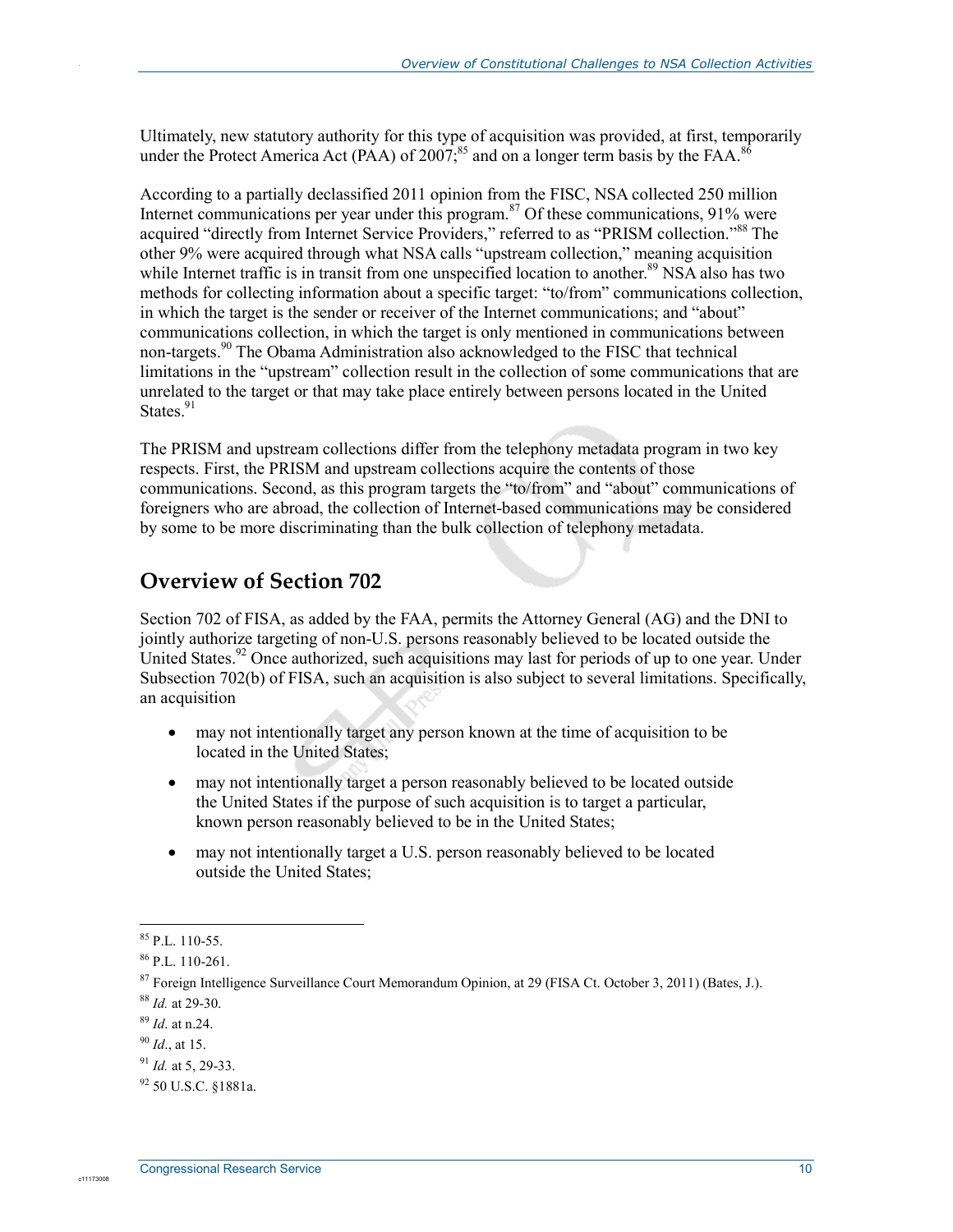- may not intentionally acquire any communication as to which the sender and all intended recipients are known at the time of the acquisition to be located in the United States; and
- must be conducted in a manner consistent with the Fourth Amendment to the Constitution of the United States  $93$

Traditional FISA orders authorizing electronic surveillance generally require the FISC to find, *inter alia*, that probable cause exists to believe that the particular target of the proposed surveillance is a foreign power or an agent of a foreign power.<sup>94</sup> In contrast, under Section 702, individual targets of surveillance are not necessarily reviewed by the FISC prior to acquisition of their communications. Instead, the FISC's role is largely limited to reviewing the targeting and minimization<sup>95</sup> procedures that the government proposes to use to target and acquire communications prospectively. In order to be approved, Section 702 requires the targeting procedures be reasonably designed to ensure that an acquisition is limited to targeting persons reasonably believed to be located outside the United States and to prevent the intentional acquisition of any communication where the sender and all intended recipients are known at the time of the acquisition to be located in the United States.<sup>96</sup> The court must also find that the minimization procedures are reasonably designed to minimize the retention, and prohibit the dissemination, of information that is about a U.S. person or that could identify a U.S. person.<sup>97</sup> However, the minimization procedures may allow for the retention and dissemination of information, including U.S. person information, that is evidence of a crime.<sup>98</sup>

### **Constitutional Challenges to Acquisition of Internet Communications**

Constitutional challenges to the NSA's acquisition of Internet communications of overseas targets under FISA have arisen in a number of different contexts. First, such challenges have arisen in the FISC and FISCR as part of those courts' roles in approving the parameters of these collection activities. Secondly, constitutional challenges have been brought in traditional federal courts as civil actions by plaintiffs asserting an injury or in criminal proceedings by defendants who have been notified that evidence against them was obtained or derived from collection under Section 702.

<sup>98</sup> *Id.* 

c1117300

1

<sup>93 50</sup> U.S.C. §1881a(b).

 $94$  50 U.S.C. §1805(a)(2). As defined by FISA, the term "foreign power" includes international terrorist organizations. 50 U.S.C. §1801(a)(4).

<sup>&</sup>lt;sup>95</sup> Minimization procedures generally provide standards governing the circumstances under which particular communications may be acquired, used, and shared.

 $96$  50 U.S.C. §1881a(d) The certification must also attest that guidelines have been adopted to ensure that the specifically prohibited types of surveillance activities listed in §702(b), such as reverse targeting, are not conducted.

 $97$  50 U.S.C. §1881a(e).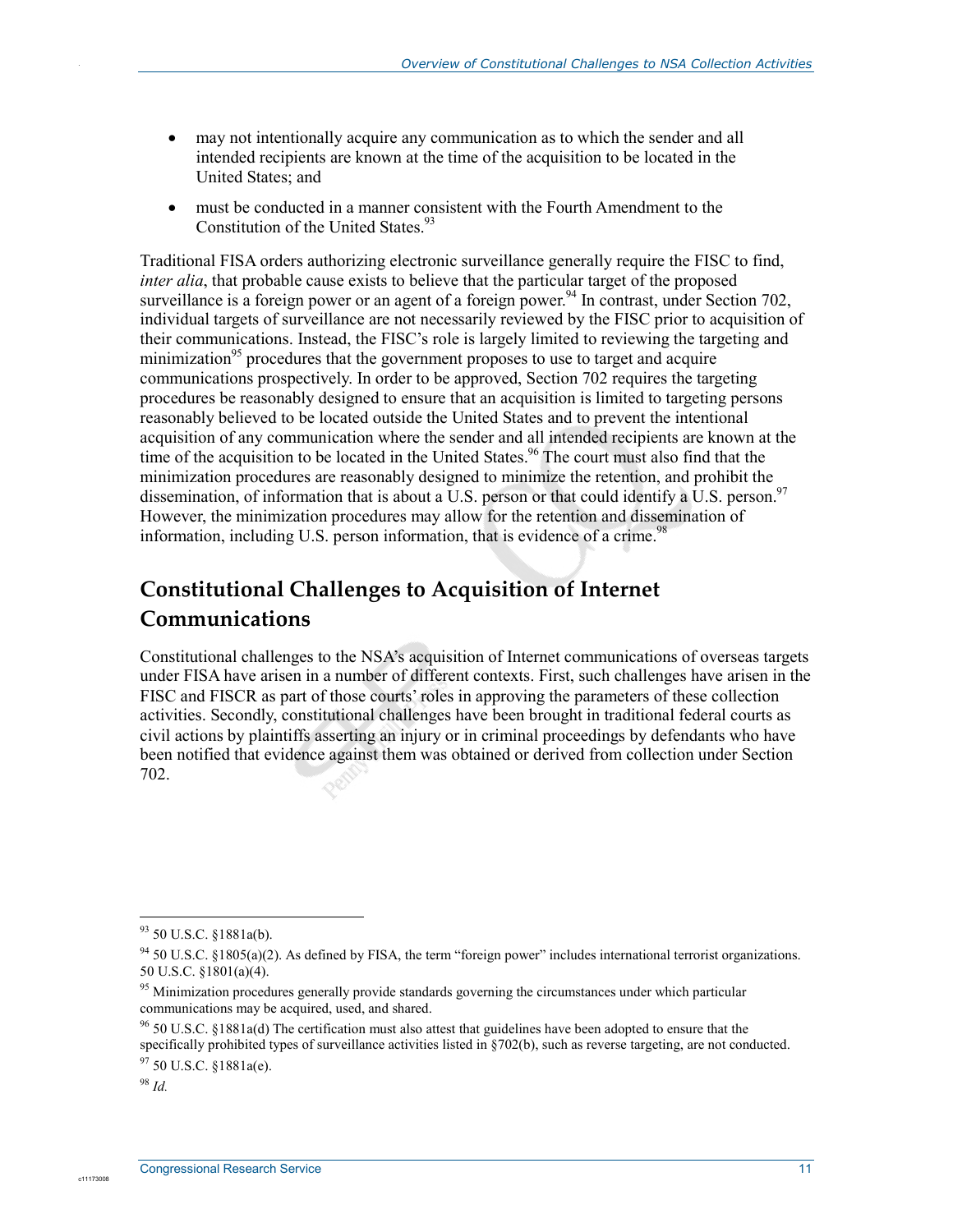#### **FISCR Protect America Act Litigation**

Prior to the enactment of Section 702, a similar joint authorization procedure created under the PAA was upheld by the FISCR in 2008.<sup>99</sup> This suit arose out of the objection of an Internet service provider (ISP) to a directive the company had received ordering it to assist in surveillance activities under the PAA. Under a theory of third-party standing, the ISP was able to raise the Fourth Amendment privacy rights of its customers.<sup>100</sup> Under Fourth Amendment case law, unless an exception applies, the government must obtain a warrant to conduct electronic surveillance, as this type of investigation invades an individual's reasonable expectation of privacy.<sup>101</sup> Although the Supreme Court has declined to address whether there is a foreign intelligence exception to the Fourth Amendment that would permit the executive to engage in warrantless electronic surveillance,<sup>102</sup> the FISCR had previously suggested that such an exception applied to surveillance conducted under traditional FISA authorities.<sup>103</sup>

When this question was presented to the FISCR in the context of the PAA, the court formally recognized a foreign intelligence exception based upon principles supporting the "special needs" exception that has been developed in other contexts.<sup>104</sup> Generally, the special needs exception may excuse the warrant requirement when the purpose behind governmental action goes beyond routine law enforcement and insisting upon a warrant would materially interfere with the accomplishment of that purpose.<sup>105</sup>

As applied to the joint authorization procedure in the PAA, the court found that the acquisition of foreign intelligence information went "well beyond garden-variety law enforcement" purposes.<sup>106</sup> Furthermore, the court found a high degree of probability that requiring a warrant would hinder the government's ability to collect time-sensitive information and that this would impede the vital national security interests at stake.<sup>107</sup>

Although no warrant was required by the Fourth Amendment, the court did hold that the Fourth Amendment still required the surveillance to be reasonable, based on the totality of the circumstances.108 Finding the government's interest in national security to be of the highest order, the court held that protections contained in the PAA, in light of this very important government interest, reasonably offset the lack of particularity or prior judicial review of the authorized surveillance.<sup>109</sup>

<u>.</u>

.

<sup>99</sup> In re Directives Pursuant to Section 105b of the Foreign Intelligence Surveillance Act, 551 F.3d 1004, 1009-1016 (FISA Ct. Rev. 2008) (upholding similar joint authorization procedure under the Protect America Act in the face of a Fourth Amendment challenge brought by telecommunications provider).

<sup>100</sup> *Id.* at 1009.

<sup>&</sup>lt;sup>101</sup> *See* Berger v. New York, 388 U.S. 41 (1967); United States v. Warshak, 631 F.3d 266 (10<sup>th</sup> Cir. 2010).

<sup>102</sup> *See* United States v. United States District Court (Keith Case), 407 U.S. 297 (1972).

<sup>103</sup> *In re* Sealed Case, 310 F.3d 717, 721 (FISA Ct. Rev. 2002).

<sup>104</sup> The special needs exception is also discussed in the context of the telephone metadata program *supra*, at "Fourth Amendment Challenges to Telephony Metadata Program."

<sup>105</sup> *Vernonia*, 515 U.S at 653, *supra* note 67.

<sup>106</sup> *In re* Directives, 551 F.3d at 1011.

 $107$  *Id.* 

<sup>108</sup> *Id.* at 1012.

 $109$  *Id.* at 1016.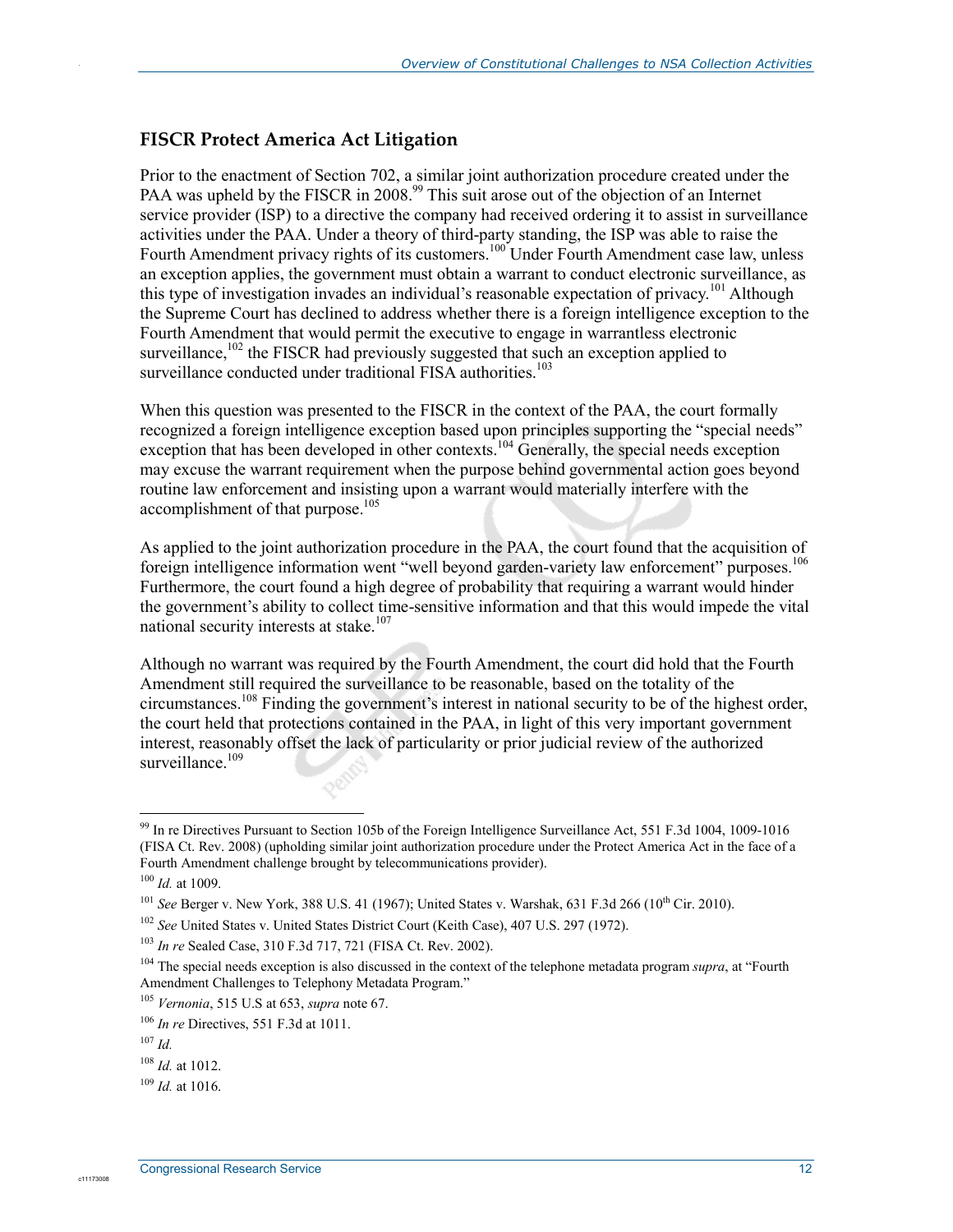#### **2011 FISC Opinions**

.

In August 2013, the Obama Administration partially declassified several opinions of the FISC regarding collection activities under Section 702.<sup>110</sup> The first of these opinions, dated October 3, 2011, evaluated the targeting and minimization procedures proposed by the government to deal with new information regarding the scope of upstream collection. Specifically, the government had recently discovered that its upstream collection activities had acquired unrelated international communications as well as wholly domestic communications due to technological limitations.

After being presented with this new information, the FISC found the proposed minimization procedures to be deficient on statutory<sup>111</sup> and constitutional<sup>112</sup> grounds. With respect to the statutory requirements, the FISC noted that the government's proposed minimization procedures were focused "almost exclusively" on information that an analyst wished to use and not on the larger set of information that had been acquired. Consequently, communications that were known to be unrelated to a target, including those that were potentially wholly domestic, could be retained for up to five years so long as the government was not seeking to use that information. The court found that this had the effect of maximizing the retention of such information, and was not consistent with FISA's mandate to minimize the retention of U.S. person information.<sup>113</sup>

The FISC also held that the proposed minimization procedures did not satisfy the Fourth Amendment.<sup>114</sup> Notably, it applied the same analysis used by the FISCR in the PAA litigation, but found that, under the facts before it, the balance required under the Fourth Amendment's reasonableness test did not favor the government, particularly in light of the statutory deficiencies. $115$ 

Following the FISC's determination that the Fourth Amendment had been violated, the government presented revised minimization procedures to the FISC, and the court approved those procedures on November 30, 2011.<sup>116</sup> The revised minimization procedures addressed the court's concerns by requiring the segregation of those communications most likely to involve unrelated or wholly domestic communications; requiring special handling and markings for those communications which could not be segregated; and reducing the retention period of upstream collection from five years to two.<sup>117</sup> With these modifications, the court found that the balancing

<u>.</u>

<sup>110</sup> *See* Office of the DNI, *DNI Declassifies Intelligence Community Documents Regarding Collection Under Section 702 of the Foreign Intelligence Surveillance Act (FISA)*, August 21, 2013, available at http://icontherecord.tumblr.com/ post/58944252298/dni-declassifies-intelligence-community-documents.

<sup>&</sup>lt;sup>111</sup> Foreign Intelligence Surveillance Court Memorandum Opinion, at 59-63, 67-80 (October 3, 2011).

<sup>&</sup>lt;sup>112</sup> *Id*, at 67-79 (October 3, 2011). The FISC upheld the targeting provisions, even though the government acknowledged that its upstream collection activities were known to acquire some wholly domestic communications. The FISC found that this was not a violation of §702, since the government could not determine "at the time of acquisition" whether a particular communication was wholly domestic. Foreign Intelligence Surveillance Court Memorandum Opinion, at 46-47 (October 3, 2011).

<sup>113</sup> *Id.* at 59.

<sup>114</sup> *Id.* at 67-79.

<sup>115</sup> *Id.* at 68, 75-78.

<sup>116</sup> Foreign Intelligence Surveillance Court Memorandum Opinion, at 11-15 (November 30, 2011).

<sup>117</sup> *Id.* at 7-11.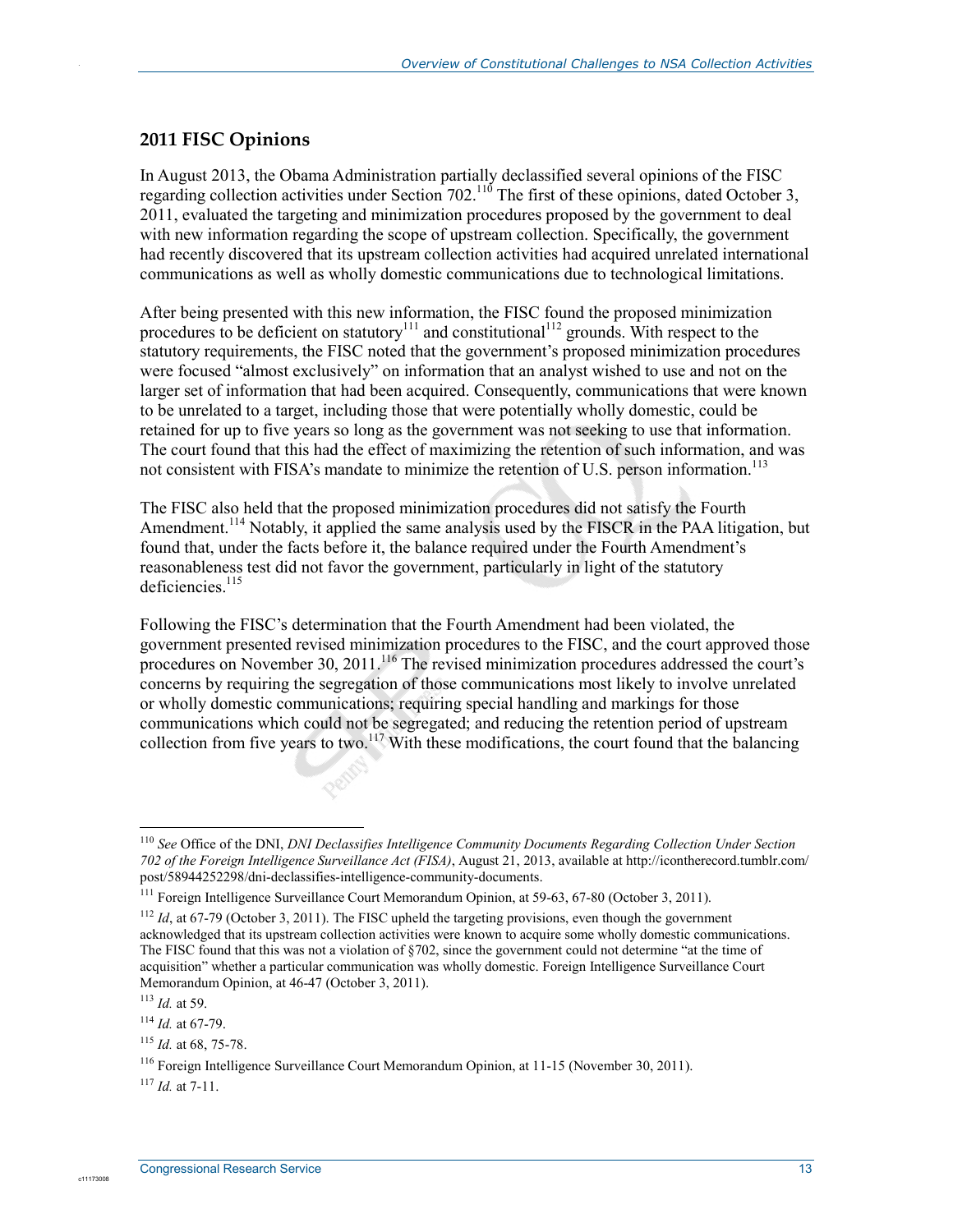test required under the Fourth Amendment supported the conclusion that the search was constitutionally permissible. $^{118}$ 

#### *Clapper v. Amnesty International119*

Upon enactment of Section 702, a number of non-profit organizations brought suit challenging the joint authorization procedure for surveillance of non-U.S. persons reasonably believed to be abroad. The suit centrally alleged that this authority violated the Fourth Amendment's prohibition against unreasonable searches. In order to establish legal standing to challenge Title VII, the plaintiffs had argued that the financial costs they incurred in order to avoid their fear of being subject to surveillance constituted a legally cognizable injury. However, on February 26, 2013, in *Clapper v. Amnesty International*, the United States Supreme Court held that the plaintiffs had not suffered a sufficiently concrete injury to have legal standing to challenge Title VII.<sup>120</sup> Specifically, the Court held that in order to obtain injunctive relief from a federal court a plaintiff must prove with "specific facts" that he had been injured or that his injury would be "certainly impending" because of the challenged action.<sup>121</sup> The High Court reasoned that because the non-profit organizations could not prove with specificity that it was "certainly impending" that the United States would utilize Section 702 to intercept the plaintiffs' conversations, the plaintiffs lacked standing to bring their case.<sup>122</sup> Because the Court did not have jurisdiction to proceed to the merits of the plaintiffs' claims, the Court did not decide the Fourth Amendment question.

#### **Criminal Defendants**

The litigation in *Clapper*, while preventing a facial challenge to Section 702 by a group of nonprofit organizations that allegedly worked with clients who could have been subject to surveillance done pursuant to Title VII, may have resulted in a new series of challenges to the FAA by certain criminal defendants. In October of 2012, during oral argument before the High Court in *Clapper*, the Solicitor General, in responding to a question posed by Justice Sotomayor, stated that the government was providing notice to criminal defendants that evidence derived from Section 702 surveillance would be used in the criminal case, allowing the defendant to challenge the lawfulness of that provision.<sup>123</sup> The Solicitor General's response appears to have been prompted by a provision in FISA requiring the government, whenever it "intends to enter into evidence or otherwise use or disclose ... any information obtained or derived from an electronic surveillance ... [done] pursuant to" FISA, to "notify the aggrieved person and the court" "that the Government intends to so disclose or use such information."<sup>124</sup> In turn, once a

<u>.</u>

c1117300

<sup>&</sup>lt;sup>118</sup> *Id.* at 14-15. A third declassified order from September of 2012 addressed the question of what to do with the information that had been acquired through upstream collection prior to the October 2011 opinion. In this third opinion, the FISC acknowledged that the NSA had made a "corporate decision" to purge all data identified as originating from upstream collection before October 31, 2011 (the date that the revised minimization procedures went into effect). Foreign Intelligence Surveillance Court Memorandum Opinion, at 11-15 (September 2012).

<sup>119</sup> For a more in depth discussion of *Clapper v. Amnesty International*, *see* CRS Report R43107, *Foreign Surveillance and the Future of Standing to Sue Post-Clapper* , by Andrew Nolan.

<sup>120</sup> Clapper v. Amnesty Int'l, 133 S. Ct. 1138 (2013).

<sup>121</sup> *Id.*at 1149, n.4.

<sup>&</sup>lt;sup>122</sup> *Id.* at 1148 ("[R]espondents' theory of standing, which relies on a highly attenuated chain of possibilities, does not satisfy the requirement that threatened injury must be certainly impending.").

<sup>123</sup> *See* Transcript of Oral Argument at 4, Clapper v. Amnesty Int'l, 133 S. Ct. 1138 (2012).

 $124$  50 U.S.C.  $$1806(c)$ .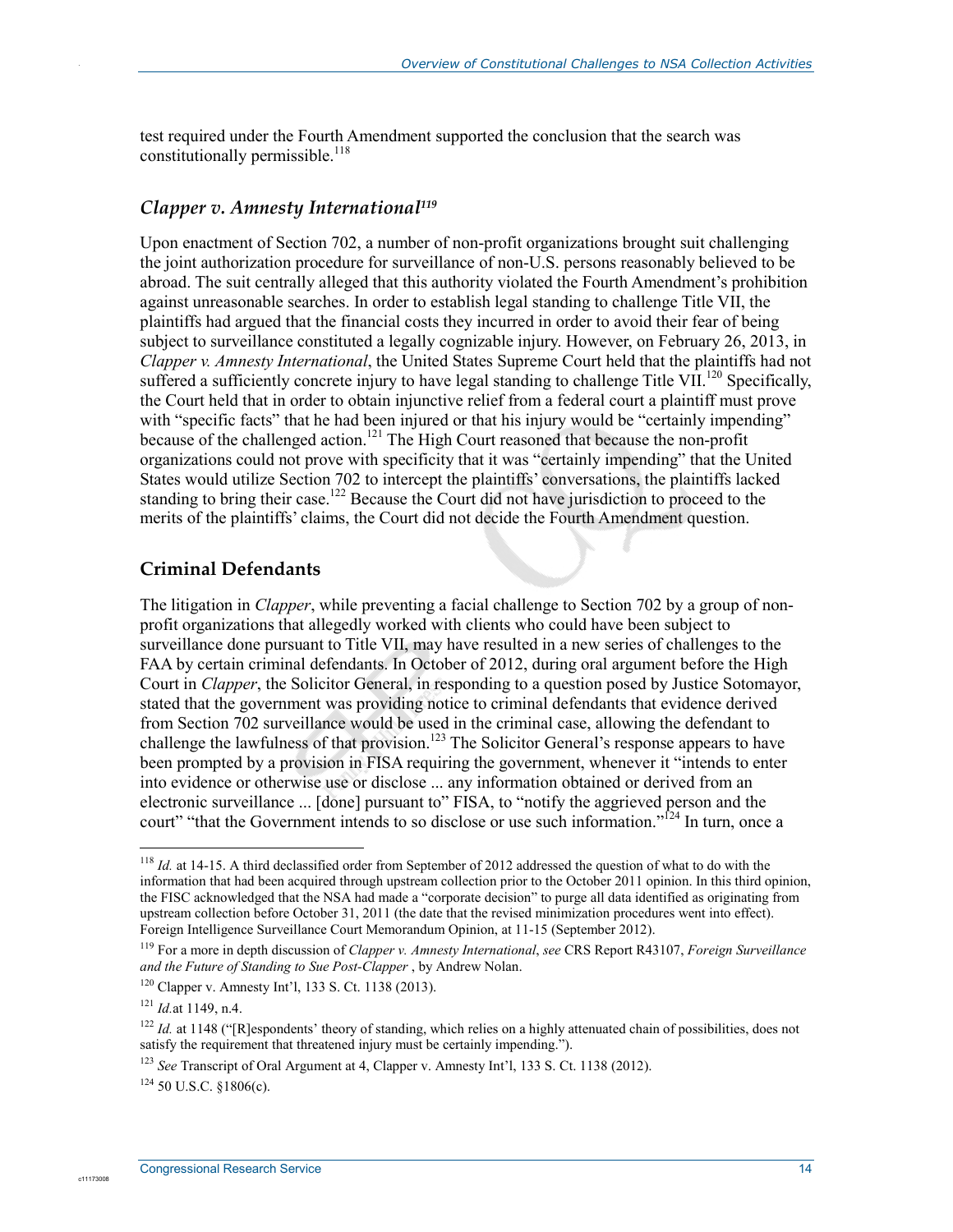criminal defendant is provided with such a notification, the defendant has the opportunity to ask a court to suppress the evidence that was "unlawfully acquired."125 While the *Clapper* Court dismissed the case on standing grounds, the Supreme Court did so in part relying on the fact that a criminal defendant could potentially have standing to challenge Section 702 because of the notification provision.126 In the wake of *Clapper*, the Solicitor General reportedly examined the Justice Department's notification policy and discovered that the policy required telling criminal defendants that incriminating evidence was gathered pursuant to surveillance conducted under FISA, but did not specifically mention that the surveillance was conducted under Title VII.<sup>127</sup> As a result of this discovery, the Department of Justice reportedly altered its disclosure policy,<sup>128</sup> resulting in the filing of at least 10 notifications to criminal defendants that the government intends to utilize inculpatory evidence that was obtained or derived pursuant to the authority provided under Section  $702^{129}$  In at least one case, a criminal defendant has responded to the government's notification, utilizing FISA's provision allowing the suppression of any evidence "unlawfully acquired" under statute, by challenging the constitutionality of Section 702.<sup>130</sup>

Unlike the litigation in the FISA Courts over the constitutionality of the PAA and the FAA, the litigation resulting over the suppression of evidence derived from Section 702 authorities is not isolated to the Fourth Amendment issue. In addition to the question of whether Section 702 violates the Fourth Amendment's prohibition on unreasonable searches and seizures, criminal litigation over Title VII also challenges whether Section 702 violates Article III of the Constitution.<sup>131</sup> Article III of the Constitution vests the "judicial power" of the United States in the Supreme Court and any inferior courts established by Congress,<sup>132</sup> including the FISC.<sup>133</sup> The Constitution limits the exercise of the "judicial power" to the adjudication of "cases" or

1

.

<sup>130</sup> *See* Defendant's Motion to Suppress Evidence Obtained or Derived from Surveillance Under the FISA Amendments Act and Motion for Discovery, United States v. Muhtorov, Case No. 12-CR-00033-JLK-1 (D. Colo. January 29, 2014). <sup>131</sup> *Id.* at 44.

<sup>125</sup> *Id.*

<sup>&</sup>lt;sup>126</sup> 133 S. Ct. at 1154 ("[O]ur holding today by no means insulates §1881a from judicial review ... if the Government intends to use or disclose information obtained or derived from a §1881a acquisition in judicial or administrative proceedings, it must provide advance notice of its intent, and the affected person may challenge the lawfulness of the acquisition.").

<sup>127</sup> *See* Charlie Savage, *Federal Prosecutors, in a Policy Shift, Cite Warrantless Wiretaps as Evidence*, N.Y. Times, October 26, 2013, *available at* http://www.nytimes.com/2013/10/27/us/federal-prosecutors-in-a-policy-shift-citewarrantless-wiretaps-as-evidence.html?hp&r=0.

 $128$  *Id.* 

<sup>&</sup>lt;sup>129</sup> See Patrick C. Toomey, In Reversal, DOJ Poised to Give Notice of Warrantless Wiretapping, ACLU BLOG OF RIGHTS (October 18, 2013, 5:01 PM), *available at* https://www.aclu.org/blog/national-security/reversal-doj-poisedgive-notice-warrantless-wiretapping.

<sup>132</sup> *See* U.S. CONST. art. III, §1.

<sup>133</sup> Case law uniformly agrees that the FISA courts are courts established under Article III of the Constitution. *See* United States v. Cavanagh, 807 F.2d 787, 791 ( $9<sup>th</sup>$  Cir. 1987) (Kennedy, J.) ("[Appellant] ... appears to suggest that the FISA court is not properly constituted under [A]rticle III because the statute does not provide for life tenure on the FISA court. This argument has been raised in a number of cases and has been rejected by the courts. We reject it as well."); *In re* Kevork, 634 F. Supp. 1002, 1014 (C.D. Cal. 1985) ("The FISA court is wholly composed of United States District Court judges, who have been appointed for life by the President, with the advice and consent of the Senate, and whose salaries cannot be reduced. The defendants' contentions that because of their limited term on the FISA court, these judges lose their Article III status, has no merit."); United States v. Megahey, 553 F. Supp. 1180, 1197 (E.D.N.Y. 1180) (same); United States v. Falvey, 540 F. Supp. 1306, 1313 n.16 (E.D.N.Y. 1982) (same); *In re* Release of Court Records, 526 F. Supp. 2d 484, 486 (FISA Ct. 2007) ("Notwithstanding the esoteric nature of its caseload, the FISC is an inferior federal court established under Article III.").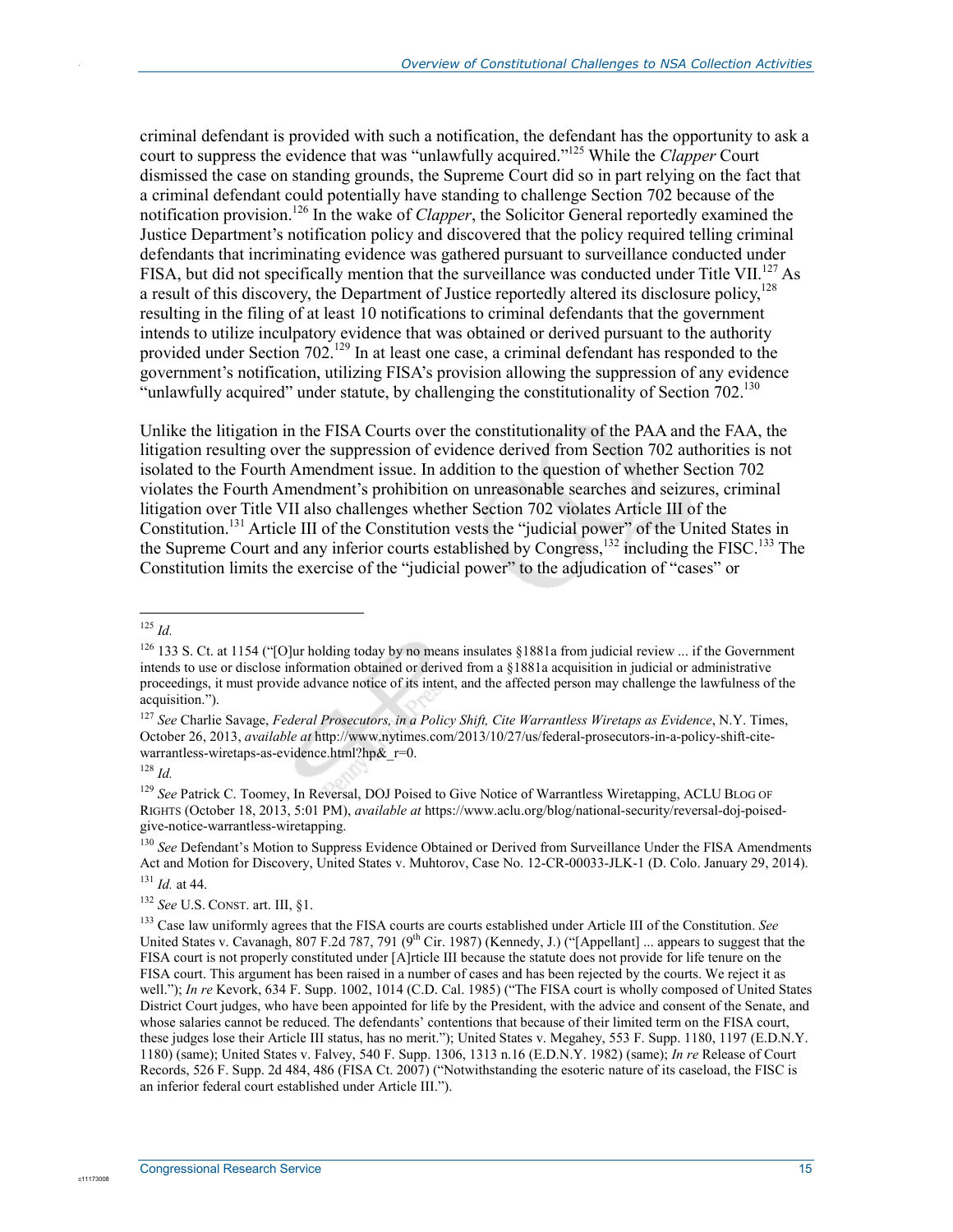"controversies,"134 and the case-or-controversy limitation has been the impetus of several rules of justiciability that restrict the court's power and curb Congress's ability to regulate federal courts.135 With respect to an Article III challenge to Section 702, relying on case law holding that the constitutional case-or-controversy requirement restricts a federal court to adjudicating live disputes that are "definite and concrete"<sup>136</sup> and prevents an Article III court from issuing "advisory opinions,"137 critics of Section 702 argue that Title VII requires a federal court to "evaluat[e] in a vacuum" the legal propriety of the government's targeting and minimization procedures without regard to how the government would be utilizing their FAA authorities in a specific surveillance action.<sup>138</sup> Whether such an abstract assessment of the government's surveillance procedures is a constitutionally appropriate role for a federal court may largely depend on how broadly Supreme Court decisions allowing Article III courts to "perform a variety of functions not necessarily or directly connected to adversarial proceedings in a trial or appellate court" is read.<sup>139</sup> Moreover, while case law rejecting an Article III case-or-controversy challenge with respect to traditional FISA electronic surveillance orders did so because the *ex parte* review of a foreign surveillance application was viewed as presenting the court with "concrete questions" in a form that a judge was "capable of acting on,"<sup>140</sup> it remains to be seen whether a court would find judicial review of the government's targeting and minimization procedures under the FAA equally untroubling.<sup>141</sup> To date, no federal court has ruled with respect to a suppression motion challenging the constitutionality of the FAA.

c1117300

1

<sup>134</sup> U.S. CONST. art. III, §2; *see* United States v. Morton Salt Co., 338 U.S. 632, 641-42 (1950) ("Federal judicial power itself extends only to adjudication of cases and controversies.... ").

<sup>135</sup> *See generally* CRS Report R43362, *Reform of the Foreign Intelligence Surveillance Courts: Procedural and Operational Changes*, by Andrew Nolan and Richard M. Thompson II, at pp. 6-9.

<sup>136</sup> *See* Aetna Life Ins. Co. v. Haworth, 300 U.S. 227, 240-41 (1937).

<sup>137</sup> *See* Chi. & S. Air Lines, Inc. v. Waterman S.S. Corp., 333 U.S. 103, 113 (1948).

<sup>&</sup>lt;sup>138</sup> See Defendant's Motion to Suppress Evidence Obtained or Derived from Surveillance Under the FISA Amendments Act and Motion for Discovery, United States v. Muhtorov, Case No. 12-CR-00033-JLK-1, at \*45 (D. Colo. January 29, 2014).

<sup>139</sup> *See* Mistretta v. United States*,* 488 U.S. 361, 389 n.16 (1989).

<sup>140</sup> *See* United States v. Megahey, 553 F. Supp. 1180, 1196 (E.D.N.Y. 1982) (citing *In re* Summers, 325 U.S. 561, 567 (1945)).

<sup>&</sup>lt;sup>141</sup> There may be other arguments as to why  $\S702$  raises Article III questions. For example, pursuant to  $\S702$ , if a certification filed in order to obtain foreign intelligence surveillance information is rejected by the FISC, the government can automatically continue the acquisition of such material pending an appeal to the FISCR, 50 U.S.C. §1881a(i)(4)(B)*,* potentially calling into question whether Title VII allows the FISC to issue "dispositive" "final" judgments in line with Article III's requirements. *See* Plaut v. Spendthrift Farm, 514 U.S. 211, 219 (1995) (holding that the judicial power is "to render dispositive judgments"); *but see* Miller v. French, 530 U.S. 327, 346-49 (2000) (upholding automatic stay provision in the Prison Litigation Reform Act against Article III challenge). For an extended discussion on whether automatic stays violates Article III, *see* CRS Report R43260, *Reform of the Foreign Intelligence Surveillance Courts: Introducing a Public Advocate*, by Andrew Nolan, Richard M. Thompson II, and Vivian S. Chu, at pp. 46-47.